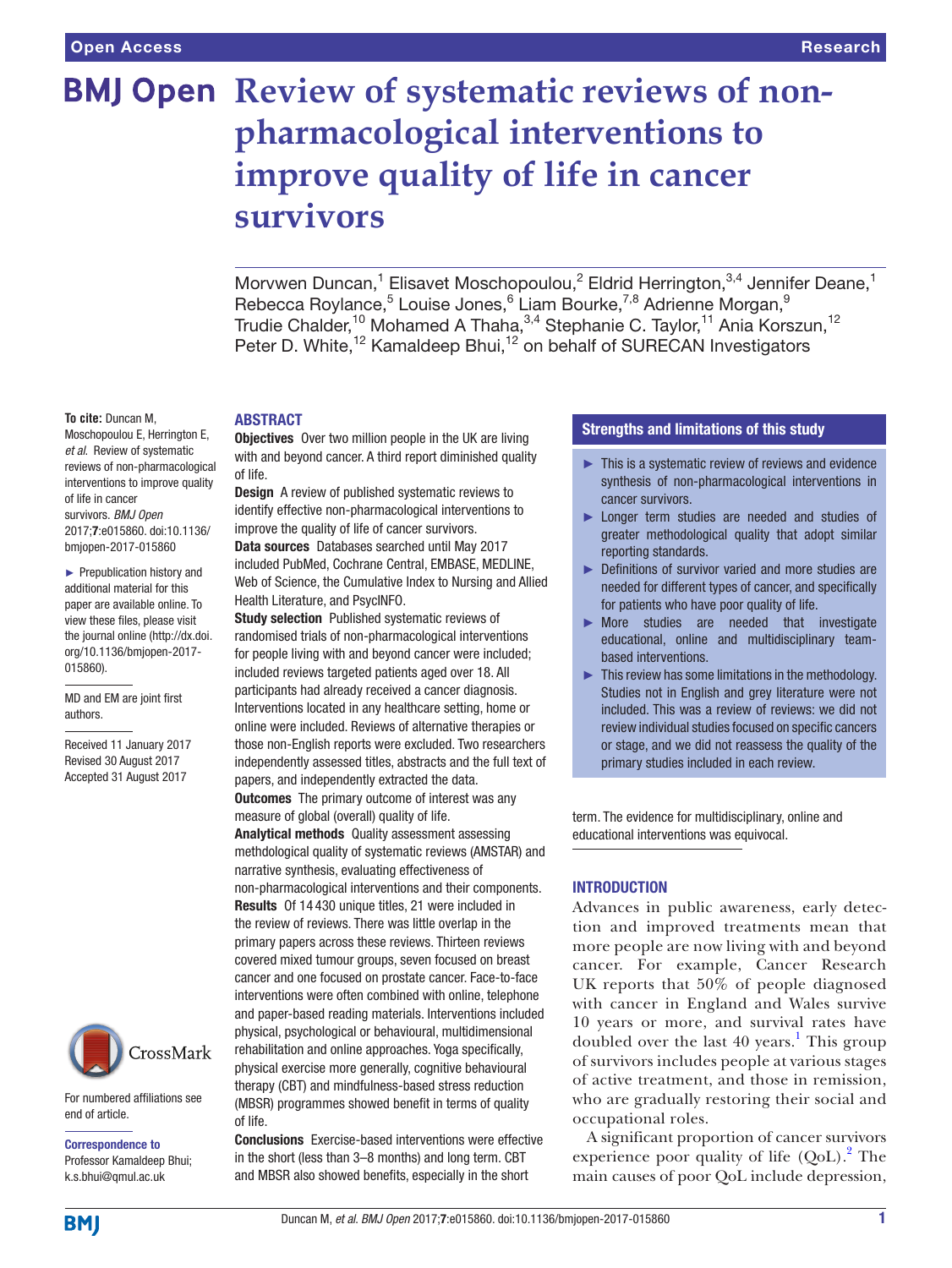anxiety, distress, fear of recurrence and lower levels of social support; impacts on relationships, family and social function; and psychological and social needs, and problems coping. $2^3$  The process of diagnosis and treatment is traumatic and disruptive. It is not unusual for patients with cancer to experience distress. Common experiences for those living with and beyond cancer include reduced physical ability, fatigue, changes in sexual activity and developing other medical conditions that affect function for many years. $2^3$  If a person is suffering from fatigue, depression or anxiety, they are understandably less motivated to visit friends or engage in social activities; the strain on marital relationships may lead to a loss of support: 25% of people who experience difficulties have broken up with their partner as a result of cancer.<sup>34</sup> Thus, the effects of cancer extend beyond the diagnostic and active treatment phases. This review aims to gather the evidence for practitioners, patients and their carers about effective non-pharmacological interventions to improve QoL in cancer survivors. We sought to summarise the effectiveness of non-pharmacological interventions in cancer survivors as part of an (National Institute of Health Research) NIHR-funded programme development grant to inform the design and delivery of a full programme grant.

#### **METHODS**

This review of reviews examined existing systematic reviews of non-pharmacological interventions that include information on QoL of those living with and beyond cancer.

#### Inclusion and exclusion criteria

The study included any systematic reviews that explicitly reported randomised controlled trials (RCTs). Inclusion criteria were organised in accordance with the patient, intervention, comparison, outcome (PICO) reporting structure (see [table](#page-1-0) 1). The population of interest was people living with and beyond cancer, who were aged 18 years or more, and who had received their cancer diagnosis as adults.

We defined non-pharmacological interventions as those that did not involve any drug or medicine, but they could include educational, behavioural, psychosocial approaches or physical activity; we excluded complementary and alternative therapies as defined by the NHS Choices resource.<sup>[5](#page-20-3)</sup> However, we included physical activity and psychological approaches that were part of yoga-based interventions after consulting with patients in the development of the review. Comparators were not specified for the purpose of the inclusion criteria of the review of reviews, but comparators reported in the original reviews were considered in the analysis.

The primary outcome was QoL defined by physical, psychological and social functioning. We reported on studies that used an established and validated measure of global or overall QoL; some of these are cancer-specific. In the literature, the terms 'Quality of Life' and 'Health Related QoL' are used interchangeably; therefore, both are included under the term 'QoL' in this review. The study settings included any healthcare venue, such as hospital inpatient or outpatient services and community services, and also included home and remote e-technology-based interventions.

#### Data sources

We searched the following databases: PubMed, Cochrane Central, EMBASE, MEDLINE, Web of Science, the Cumulative Index to Nursing and Allied Health Literature, and PsycINFO. The final search was from inception to May 2017 and is shown in online [supplementary annex](https://dx.doi.org/10.1136/bmjopen-2017-015860)  [1](https://dx.doi.org/10.1136/bmjopen-2017-015860). We consulted experts in the field to assess completeness of the list of identified reviews, and where necessary contacted authors to secure the full-text versions.

#### Study selection

Two authors (MD, JD) independently screened all titles and abstracts of studies identified by the search strategy against inclusion and exclusion criteria, and when eligibility was determined the full text was read. Discrepancies around inclusion were resolved by discussion or in consultation with

<span id="page-1-0"></span>

| Table 1         | Application of the PICO search strategy                                                                                                                                                                                                                                                                                                           |
|-----------------|---------------------------------------------------------------------------------------------------------------------------------------------------------------------------------------------------------------------------------------------------------------------------------------------------------------------------------------------------|
| Population      | Participants living beyond cancer, who have completed active treatment with curative intent, aged 18 or more<br>who received their cancer diagnosis in adulthood                                                                                                                                                                                  |
| Intervention    | Non-pharmacological interventions: psychological, social and physical activity, excluding complementary and<br>alternative therapies or medicines, including yoga interventions with meditation, activity or mindfulness                                                                                                                          |
| <b>Outcomes</b> | Quality of life                                                                                                                                                                                                                                                                                                                                   |
| Setting         | Any healthcare setting: hospital (inpatient or outpatient), community or remote (eg, using e-technology)                                                                                                                                                                                                                                          |
| Study design    | Systematic reviews that had explicitly searched for randomised controlled trials (RCTs); to be classified as a<br>systematic review if the following criteria were met:<br>$\blacktriangleright$ clear inclusion criteria<br>$\triangleright$ a systematic search strategy<br>$\triangleright$ a screening procedure to identity relevant studies |
|                 | ▶ systematic data extraction and analysis procedures for RCTs                                                                                                                                                                                                                                                                                     |

PICO, Population, Intervention, Comparison, Outcome.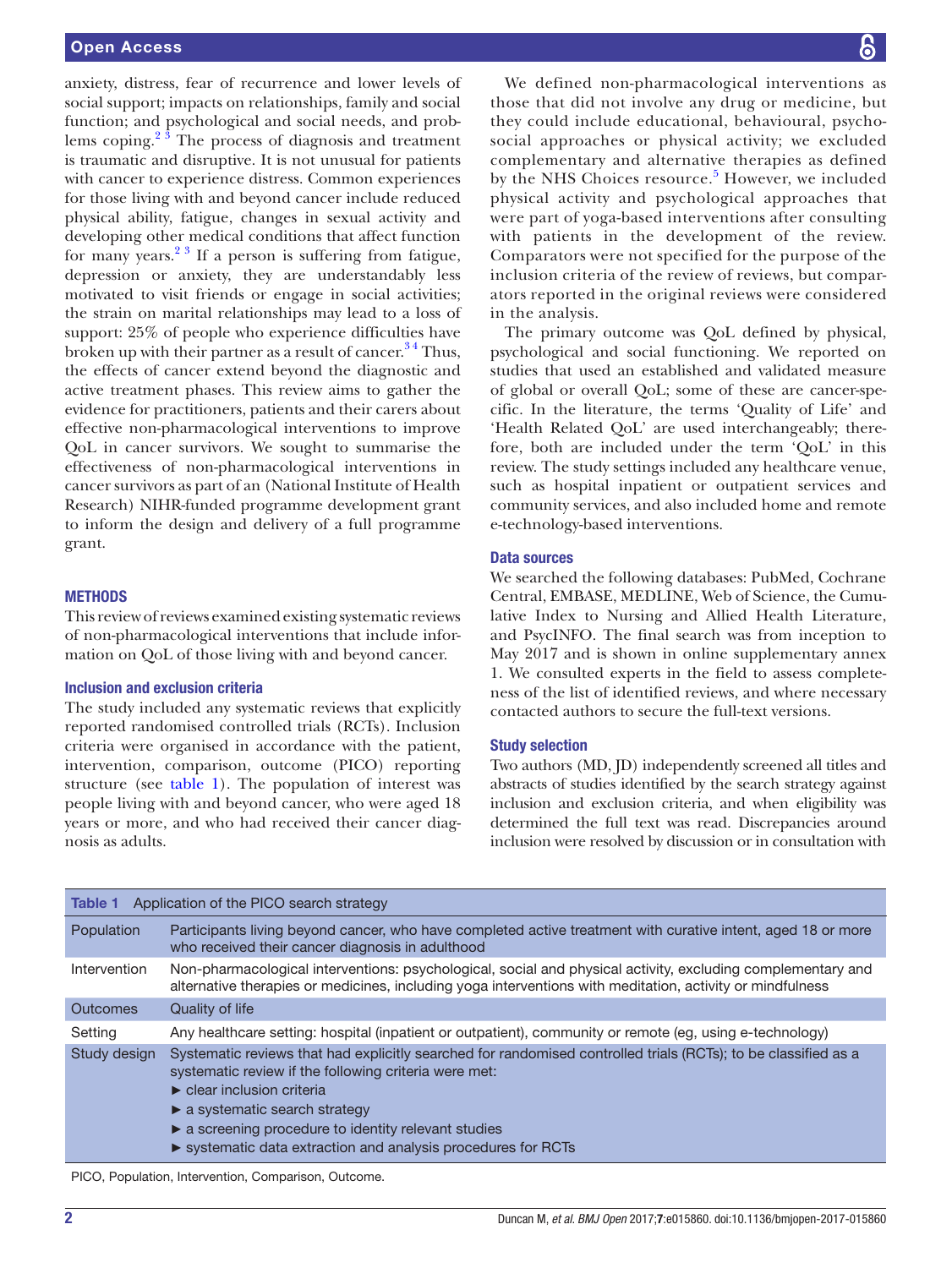a third author when required (KB). We searched the reference lists of all included reviews to identify any further relevant reviews. The research team was not blinded to authors. Citations were downloaded and managed in an EndNote library.

# Data extraction

Two authors (EM, EH) independently extracted data from each of the eligible reviews into a purpose-built, predesigned, structured template. The data extraction forms were then summarised in a table and reviewed independently by a third reviewer (KB). Extracted data included the following information:

- Publication details: author, year, title, journal, country and format of publication.
- ► Study characteristics: number of primary studies, total number of participants, range of publication dates, gender, age range of participants and socioeconomic data, primary cancer site, length of time since final cancer treatment, and type of treatment.
- ► Intervention design and evaluation: setting, description of the intervention and its components: physical components, psychosocial components, educational components; duration of intervention, follow-up, number of treatment contacts, type of practitioner providing treatment, mode of delivery of inter vention, and any outcomes.
- ► Documents: availability of treatment manuals.
- ► Results: main outcome measures, secondary outcome measures, narrative findings, adherence levels, patient satisfaction and effect sizes against inter vention components.

#### Assessment of methodological quality of included reviews

The methodological quality of the systematic reviews was evaluated using Assessing Methdological Quality of Systematic Reviews  $(AMSTAR)$ ,  $6$  a measurement tool for the assessment of multiple systematic reviews that has good reliability and validity ([table](#page-2-0) 2). The AMSTAR checklist used can be found at [https://amstar.ca/Amstar\\_](https://amstar.ca/Amstar_Checklist.php) [Checklist.php.](https://amstar.ca/Amstar_Checklist.php)

# Data analysis and narrative synthesis

The intervention components were listed, followed by a narrative synthesis.<sup>7</sup> This included understanding components of the interventions, exploring patterns of findings across studies and within primary reviews, and giving greater weight to studies of higher quality in the interpretation of the findings, especially if there were contradictions between the findings of reviews. Ultimately, the purpose was to put into text format the key findings from the most robust evidence available, to guide treatment and future research recommendations. The synthesis set out reported effect sizes across studies, means and SD. Meta-analysis was not undertaken, due to heterogeneity of methods, outcomes and absence of reported effect sizes (10 reviews did not provide effect sizes). The publications were segmented into those reporting meta-analyses to

<span id="page-2-0"></span>Table 2 Assessing Methdological Quality of Systematic Reviews (AMSTAR), tool for the assessment of multiple systematic reviews

| <b>Review</b>                       | <b>AMSTAR score* Quality rating</b> |             |
|-------------------------------------|-------------------------------------|-------------|
| Bourke et al <sup>28</sup>          | 3                                   | Low         |
| Buffart et al <sup>11</sup>         | 6                                   | Moderate    |
| Cramer et al <sup>23</sup>          | 9                                   | <b>High</b> |
| Culos-Reed et al <sup>14</sup>      | 3                                   | Low         |
| Duijts et al <sup>9</sup>           | $\overline{4}$                      | Moderate    |
| Ferrer et al <sup>19</sup>          | 8                                   | High        |
| Fong et al <sup>10</sup>            | 8                                   | High        |
| Fors et $al^{24}$                   | 5                                   | Moderate    |
| Galvão and Newton <sup>13</sup>     | $\mathcal{P}$                       | Low         |
| Gerritsen and Vincent <sup>20</sup> | 6                                   | Moderate    |
| Huang et al <sup>27</sup>           | 8                                   | High        |
| Khan et al <sup>8</sup>             | 10                                  | High        |
| McAlpine et al <sup>15</sup>        | 5                                   | Moderate    |
| Mewes et al <sup>18</sup>           | 5                                   | Moderate    |
| Mishra et al <sup>12</sup>          | 10                                  | High        |
| Osborn et al <sup>17</sup>          | 7                                   | Moderate    |
| Smits et al <sup>21</sup>           | 8                                   | High        |
| Spark et al <sup>25</sup>           | 6                                   | Moderate    |
| Spence et al <sup>16</sup>          | 5                                   | Moderate    |
| Zachariae and O'Toole <sup>22</sup> | 5                                   | Moderate    |
| Zeng et al <sup>26</sup>            | 6                                   | Moderate    |

\*The maximum score on AMSTAR is 11 and scores of 0–3 indicate that the review is of low quality, 4–7 of moderate quality and of 8–11 as high quality.

which the greatest weighting was given in the synthesis; some reviews did not undertake or report meta-analyses but rather reported each study, trends and the range of effect sizes; a third group reported no effect sizes but provided narrative statements.

# Patient and public involvement

Patients and carers (and respective organisations) were involved in the design and development of the programme development grant application (from which this review is one output). Patients and carers attended all the steering group meetings and were an integral part of the research team, commenting on and critiquing the inclusion and exclusion criteria, outcome selection, and the acceptability and likely value of interventions. As part of the steering group, they received and commented on study progression, emergent findings and reports. They are integral to the dissemination plans, including sharing the publication, but also helping craft lay summaries of the overall research project and key findings. A public -patient representative (EH) performed the data extraction together with research and clinical colleagues,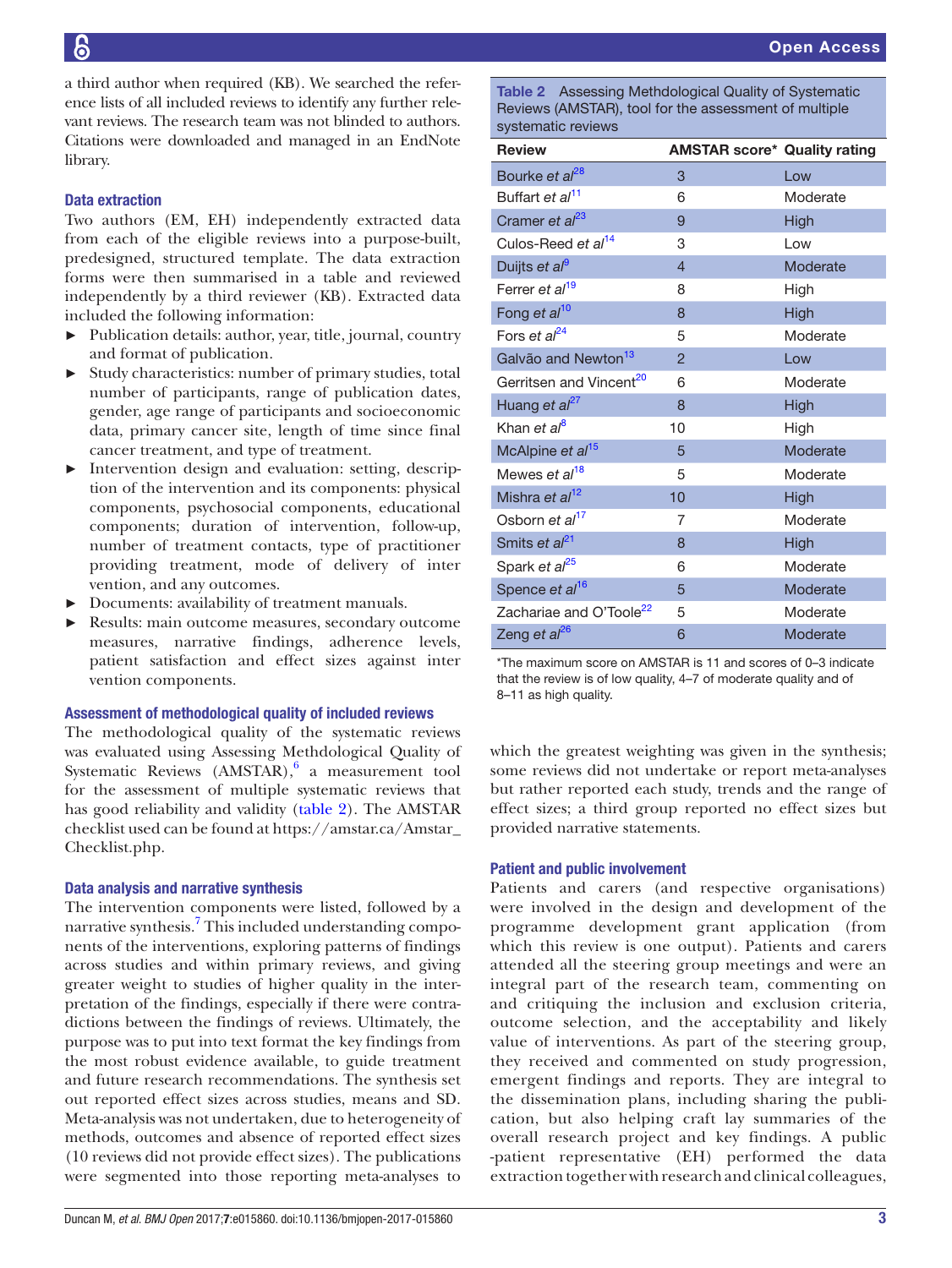

<span id="page-3-0"></span>Figure 1 Preferred Reporting Items for Systematic Reviews and Meta-Analyses (PRISMA) flow diagram of study selection. CINAHL, Cumulative Index to Nursing and Allied Health Literature; QoL, quality of life.

and coauthored and edited the review. Public-patient representatives were also part of the steering group and informed the design and delivery of the review.

# **RESULTS**

# Study selection

Electronic database searches yielded 14430 unique reviews. From this 290 were included from the title search, followed by 47 from the abstract search. After scrutinising the full texts, 21 of eligible published reviews were included in this review [\(figure](#page-3-0) 1). The 26 excluded studies are listed in an online [supplementary file.](https://dx.doi.org/10.1136/bmjopen-2017-015860) The quality scores are shown in [table](#page-2-0) 2.

# Study characteristics

The types of interventions, settings, cancer type, measures of QoL and the key narrative findings are reported in [table](#page-4-0) 3.

# **Participants**

The number of patients included in the reviews ranged from  $262^8$  $262^8$  to  $7164.9$  $7164.9$  Thirteen reviews covered mixed tumour groups,<sup>10–22</sup> seven specifically focused on breast cancer $8923-27$  and one on prostate cancer.<sup>28</sup>

# Intervention type and components

Face-to-face delivery of interventions was often combined with online delivery (three reviews) $92428$ ; others included telephone communication (five reviews)<sup>[9 11 23 25 26](#page-20-10)</sup> and printed information (two reviews).<sup>[11 25](#page-20-7)</sup> Four reviews included interventions that provided supplementary compact discs, manuals or video tools.<sup>11 23 24 28</sup> Two reviews were from inpatient rehabilitation.<sup>818</sup> None of the reviews reported the use of structured manuals, and interventions were often not fully described or broken down into different components, nor was there attention to a mechanism or theory of change.

Ten of the reviews focused on physical interventions,<sup>10 12 13 16 19–21 25 26 28</sup> and three focused on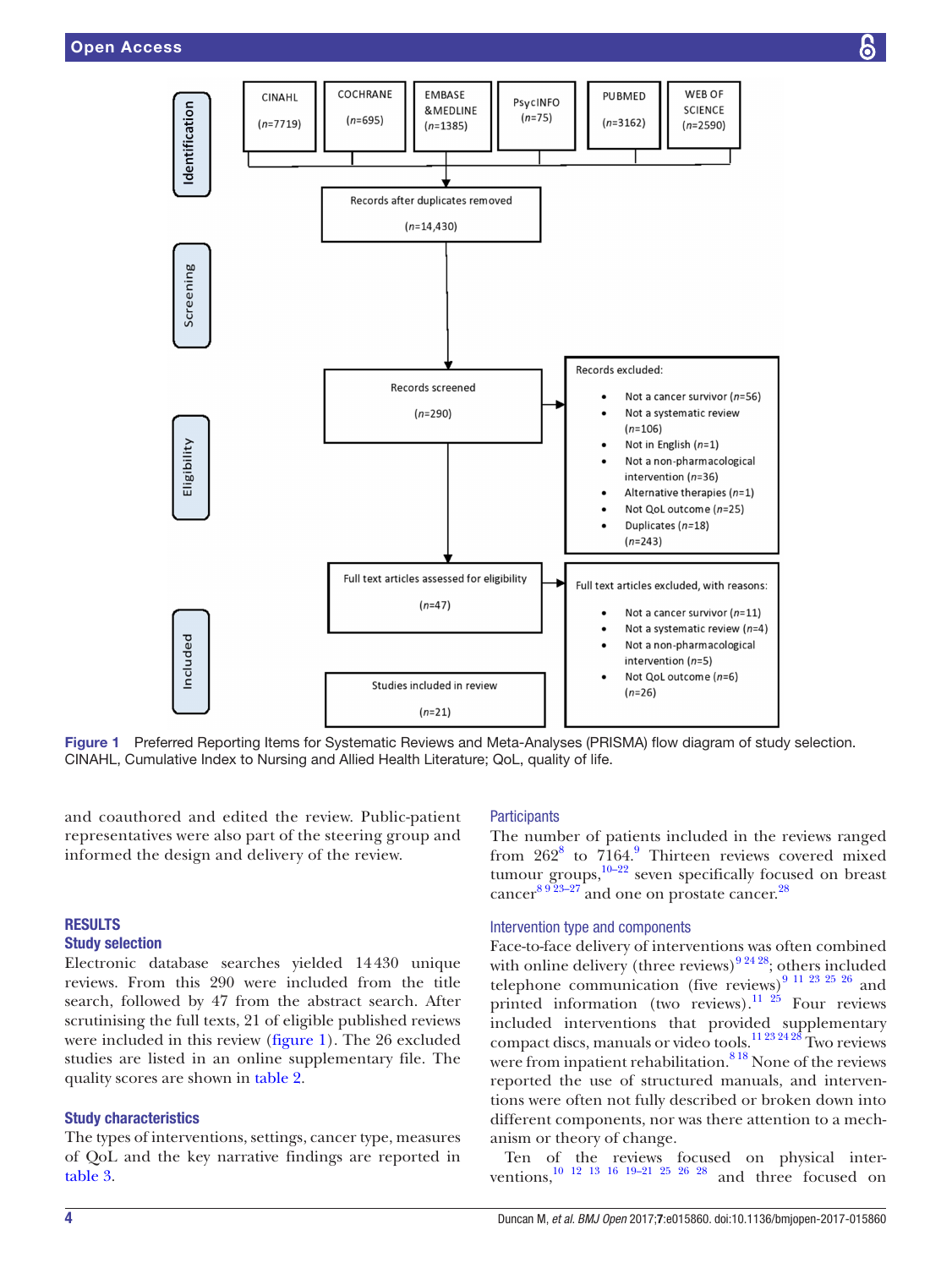<span id="page-4-0"></span>

|                                     |                                            |                                                                                                                                                                                                                                                                                                                    |                                                                                                                                                                                                                                                                                                                                                                                |                                                                                                                                                                                                                                                                                                                      | Continued |
|-------------------------------------|--------------------------------------------|--------------------------------------------------------------------------------------------------------------------------------------------------------------------------------------------------------------------------------------------------------------------------------------------------------------------|--------------------------------------------------------------------------------------------------------------------------------------------------------------------------------------------------------------------------------------------------------------------------------------------------------------------------------------------------------------------------------|----------------------------------------------------------------------------------------------------------------------------------------------------------------------------------------------------------------------------------------------------------------------------------------------------------------------|-----------|
|                                     | Narrative findings                         | depression, moderate<br>functional well-being,<br>distress, anxiety and<br>beneficial effects on<br>and social function,<br>emotional function<br>effects on physical<br>function and sleep<br>and no significant<br>effects on fatigue,<br>Yoga has strong<br>small effects on<br>general HRQoL,<br>disturbances. | interventions such as<br>lifestyle programmes<br>individually tailored<br>Supervised and<br>patient-centred<br>are beneficial.                                                                                                                                                                                                                                                 | clearly distinguished<br>effects could not be<br>There is moderate<br>HRQoL. However<br>of yoga on global<br>short-term effect<br>these short-term<br>evidence for the<br>from bias.                                                                                                                                 |           |
|                                     | Outcome-QoL<br>measures                    | EORTC QLQ-C30,<br>FACT-G, SF-36,<br><b>FLIC</b>                                                                                                                                                                                                                                                                    | UCLA-PCI, PCa-QoL<br>EPIC, EPIC-26,                                                                                                                                                                                                                                                                                                                                            | SF-12, FLIC, EORTC<br>FACIT-Sp, SF-36,<br>FACT-G, FACT-B,<br>QLQ-C30                                                                                                                                                                                                                                                 |           |
|                                     | duration and<br>Intervention,<br>frequency | meditation (savasana<br>Programme duration:<br>6 weeks to 6 months<br>All included a yoga<br>(asanas), breathing<br>programme led by<br>experienced yoga<br>and relaxation or<br>instructors with<br>physical poses<br>(pranayama)<br>techniques,<br>or dhanya)                                                    | Lifestyle interventions FACT-P, QLQ-PR25,<br>follow-up frequencies<br>Varied durations and<br>online education and<br>Enhanced standard<br>group education or<br>including exercise<br>interventions, diet<br>care interventions<br>exercise and diet<br>a combination of<br>Multidisciplinary<br>interventions or<br>and cognitive<br>interventions<br>behavioural<br>support | from daily sessions to<br>yoga and hatha yoga<br>Awareness, Viniyoga,<br>Daily Life, integrated<br>Duration: 1 week to<br>Yoga interventions<br>Frequency varied<br>including lyengar<br>tradition, Yoga in<br>restorative yoga,<br>Patanjali's yoga<br>yoga based on<br>yoga, Yoga of<br><b>6</b> months<br>weekly. |           |
|                                     | Setting                                    | exercises for home<br>Face to face, with<br>supplementary<br>audiotapes of<br>booklets and<br>practice                                                                                                                                                                                                             | face, online or with<br>Group or face to<br>supplementary<br>audiotapes                                                                                                                                                                                                                                                                                                        | supplementary audio<br>and video tools or<br>Face to face, with<br>telephone calls                                                                                                                                                                                                                                   |           |
|                                     | Definition of<br>survivor'                 | Patients during and<br>after treatment                                                                                                                                                                                                                                                                             | 2654 prostate cancer Patients during and<br>after treatment                                                                                                                                                                                                                                                                                                                    | treatment before the<br>onset of the study<br>completed active<br>Those who had                                                                                                                                                                                                                                      |           |
|                                     | Participants                               | I after treatment<br>breast cancer and<br>lymphoma during<br>patients with<br>Mean age range:<br>39 patients with<br>44-63years<br>744<br>and                                                                                                                                                                      | survivors                                                                                                                                                                                                                                                                                                                                                                      | breast cancer during<br>or after treatment<br>742 patients with<br>Mean age range:<br>44-63 years                                                                                                                                                                                                                    |           |
|                                     | Primary studies (n)                        | 16 publications/13<br><b>RCT<sub>S</sub></b>                                                                                                                                                                                                                                                                       | 20 <sub>RCTs</sub>                                                                                                                                                                                                                                                                                                                                                             | included in the meta-<br>and 10 of them were<br>qualitative synthesis<br>included in the<br>12 RCTs were<br>analysis.                                                                                                                                                                                                |           |
| Characteristics of included reviews | Aims of review                             | patients and survivors<br>analysis of the effects<br>of RCTs and meta-<br>Systematic review<br>of yoga in cancer                                                                                                                                                                                                   | designed to improve<br>RCTs of supportive<br>prostate cancer-<br>To evaluate the<br>evidence from<br>interventions<br>specific QoL                                                                                                                                                                                                                                             | in patients with breast<br>analyse the evidence<br>cancer and survivors<br>psychological health<br>yoga on HRQoL and<br>assess and meta-<br>To systematically<br>for the effects of                                                                                                                                  |           |
| Table 3                             | Review                                     | Buffart et al <sup>11</sup>                                                                                                                                                                                                                                                                                        | Bourke et a <sup>pe</sup>                                                                                                                                                                                                                                                                                                                                                      | Cramer et $a^{23}$                                                                                                                                                                                                                                                                                                   |           |

# Open Access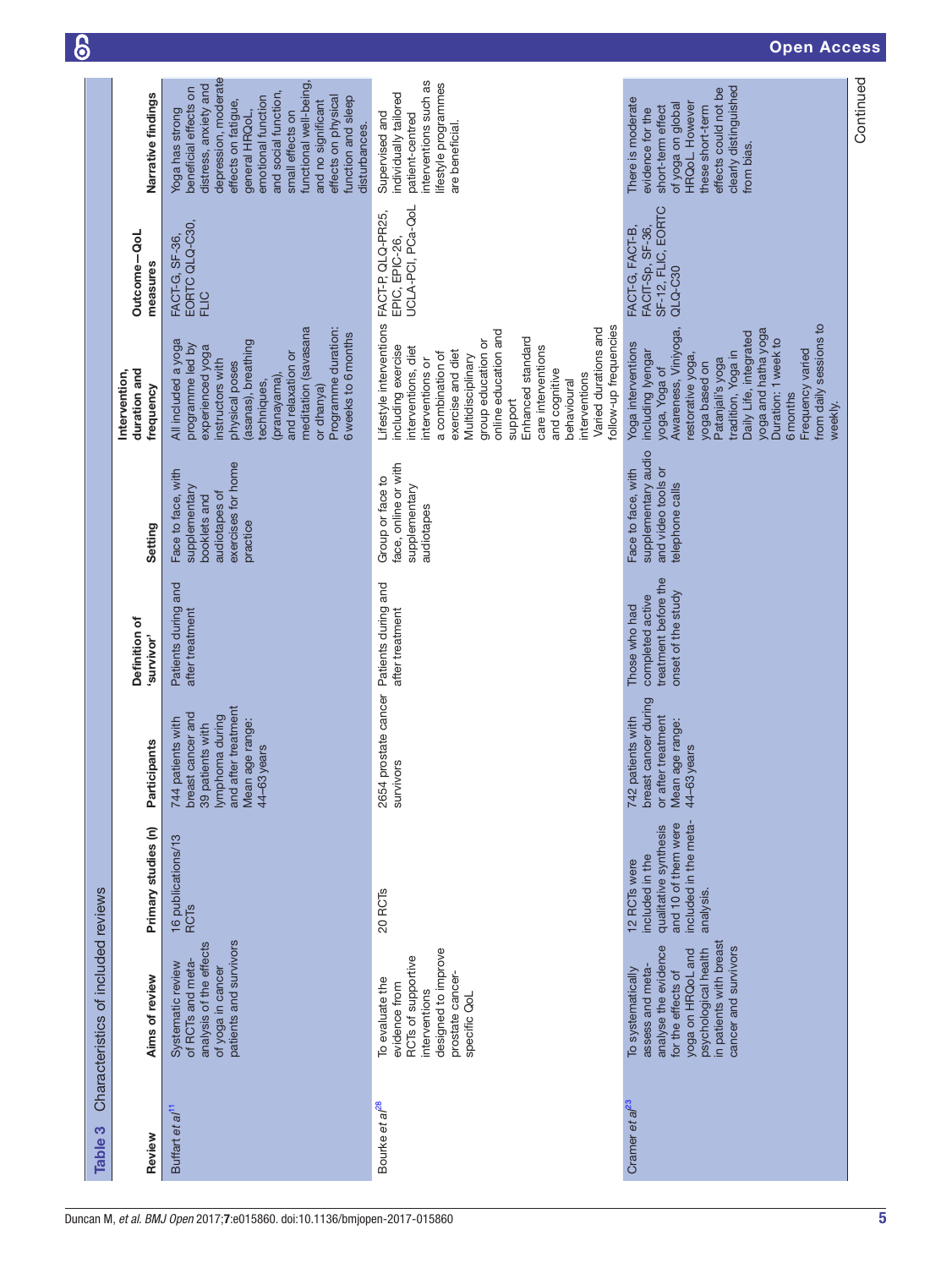| Continued<br>Table 3           |                                                                                                                                                                                |                     |                                                                                                                                                                                                                                                        |                                        |                                                                               |                                                                                                                                                                                                                                                                                                                                                                                                                      |                                                                                                                                     |                                                                                                                                                                                      |
|--------------------------------|--------------------------------------------------------------------------------------------------------------------------------------------------------------------------------|---------------------|--------------------------------------------------------------------------------------------------------------------------------------------------------------------------------------------------------------------------------------------------------|----------------------------------------|-------------------------------------------------------------------------------|----------------------------------------------------------------------------------------------------------------------------------------------------------------------------------------------------------------------------------------------------------------------------------------------------------------------------------------------------------------------------------------------------------------------|-------------------------------------------------------------------------------------------------------------------------------------|--------------------------------------------------------------------------------------------------------------------------------------------------------------------------------------|
| Review                         | Aims of review                                                                                                                                                                 | Primary studies (n) | Participants                                                                                                                                                                                                                                           | Definition of<br>'survivor'            | Setting                                                                       | duration and<br>Intervention,<br>frequency                                                                                                                                                                                                                                                                                                                                                                           | Outcome-QoL<br>measures                                                                                                             | Narrative findings                                                                                                                                                                   |
| Culos-Reed et al <sup>14</sup> | clinical significance<br>of patient-reported<br>yoga interventions<br>To determine the<br>cancer survivors<br>conducted with<br>outcomes from                                  | 13 studies/7 RCTs   | at time 2 ranged from<br>RCTs: sample size in<br>the treatment group<br>patients with breast<br>cancer during and<br>The majority were<br>474 patients with<br>13 to 45 patients.<br>Mean age range:<br>after treatment.<br>mixed cancer<br>46-60years | Patients both on and<br>off treatment  | Face to face                                                                  | Duration: 6-26 weeks<br>Yoga styles included<br>from five times per<br>and classes were<br>Frequency varied<br>lyengar, Tibetan,<br>week to weekly<br>hatha, integral,<br>Vivekananda.<br>Viniyoga and<br>60-90 min.                                                                                                                                                                                                 | FACT-G, SF-12, NHP<br>QLQ-C30, FACT-B,<br>SF-36, EORTC                                                                              | well as in its mental<br>clinically significant<br>survivors results in<br>overall HRQoL, as<br>improvements in<br>Yoga for cancer<br>and emotional<br>domains.                      |
| Duijts et al <sup>s</sup>      | Evaluate the effect<br>HRQoL in patients<br>with breast cancer<br>physical exercise<br>on psychosocial<br>functioning and<br>techniques and<br>of behavioural<br>and survivors | 56 RCT <sub>S</sub> | >7000patients<br>with breast cancer,<br>including non-<br>metastatic and<br>metastatic patients<br>during and after<br>Participants' ages<br>were not specified<br>treatment                                                                           | Patients during and<br>after treatment | Face to face, online<br>or by telephone,<br>individually or at<br>group level | Physical interventions<br>aerobic or resistance<br>exercise training and<br>Intervention duration<br>stress management,<br>techniques included<br>techniques, social<br>psychoeducation,<br>dance movement.<br>56 weeks of 3-56<br>self-management<br>exercise protocol<br>problem solving,<br>varied from 1 to<br>CBT, relaxation<br>included yoga,<br>and emotional<br><b>Behavioural</b><br>sessions.<br>support. | QoL-BC, GHQ, SDS,<br>FLIC, SF-12, SF-36,<br>EORTC QLQ-C30,<br>SIP, CARES, ABS,<br>FACT-F, FACT-An,<br>FACT-B, FACT-G,<br>FS-CA, VAS | There is no significant<br>produced statistically<br>moderate effects on<br>effect of behavioural<br>Physical exercise<br>techniques on<br>significant but<br>HRQoL.<br><b>HRQoL</b> |

Continued

Continued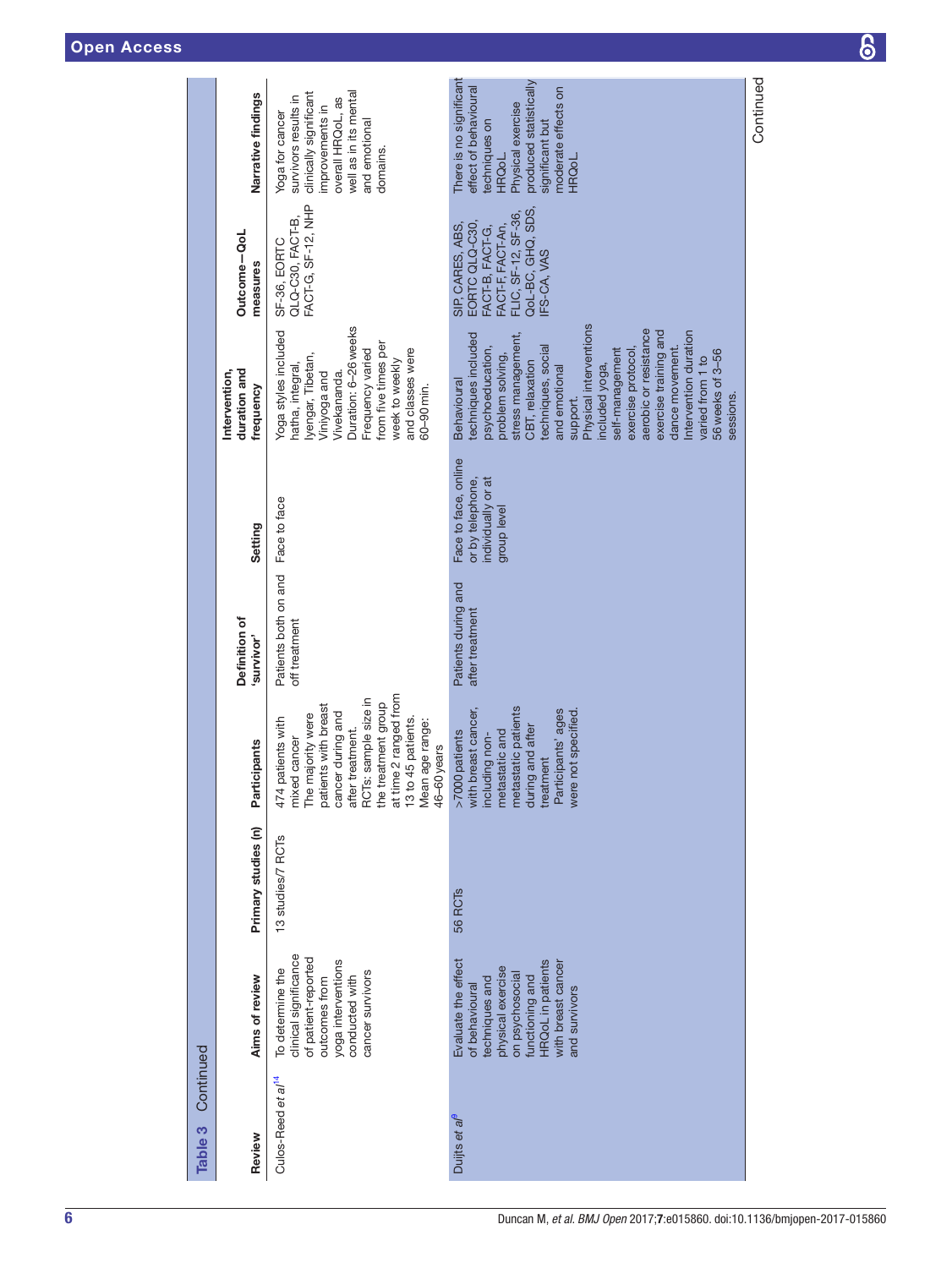| Continued<br>Table 3       |                                                                                                                                                                                |                     |                                                                                                                                                                                                                                                                                                                               |                                                                                                                |                               |                                                                                                                                                                                                                                                                                                                                                                                                                                                                                                                                               |                                                                                                                                                                 |                                                                                                                                                                                                                                                                                                                                                                                                                                                                                                                                                                                                             |
|----------------------------|--------------------------------------------------------------------------------------------------------------------------------------------------------------------------------|---------------------|-------------------------------------------------------------------------------------------------------------------------------------------------------------------------------------------------------------------------------------------------------------------------------------------------------------------------------|----------------------------------------------------------------------------------------------------------------|-------------------------------|-----------------------------------------------------------------------------------------------------------------------------------------------------------------------------------------------------------------------------------------------------------------------------------------------------------------------------------------------------------------------------------------------------------------------------------------------------------------------------------------------------------------------------------------------|-----------------------------------------------------------------------------------------------------------------------------------------------------------------|-------------------------------------------------------------------------------------------------------------------------------------------------------------------------------------------------------------------------------------------------------------------------------------------------------------------------------------------------------------------------------------------------------------------------------------------------------------------------------------------------------------------------------------------------------------------------------------------------------------|
| Review                     | Aims of review                                                                                                                                                                 | Primary studies (n) | Participants                                                                                                                                                                                                                                                                                                                  | Definition of<br>survivor'                                                                                     | Setting                       | duration and<br>Intervention,<br>frequency                                                                                                                                                                                                                                                                                                                                                                                                                                                                                                    | Outcome-QoL<br>measures                                                                                                                                         | Narrative findings                                                                                                                                                                                                                                                                                                                                                                                                                                                                                                                                                                                          |
| Ferrer et al <sup>19</sup> | may moderate such<br>efficacy of exercise<br>survivors, as well<br>improving quality<br>as features that<br>To examine the<br>of life in cancer<br>interventions in<br>effects | 78 studies/43 RCTs  | 54% breast cancer,<br>and ovarian cancer<br>survivors, and 32%<br>endometrial, head-<br>participated in the<br>3629 participants:<br>1% each featured<br>colorectal cancer,<br>neck, lymphoma<br>included mixed<br>Mean age was<br>2432 patients<br>8% prostate<br>cancer, 2%<br>diagnosis<br>55 years.<br>RCT <sub>S</sub> . | Survivor was defined<br>as post diagnosis.                                                                     | Supervised or<br>unsupervised | Duration: 8-26 weeks<br>versus high exercise<br>ntervention leaders;<br>The mean length of<br>intervention session<br>supervised exercise<br>targeted resistance<br>exercise behaviour<br>nterventions were<br>designed to affect<br>by comparing low<br>36% used trained<br>was 51.1 min and<br>The mean level of<br>the mean number<br>the mean level of<br>targeted aerobic<br>intervention was<br>of sessions per<br>METs was 2.5<br>METs was 4.2<br>$(SD=2.2)$ , and<br>56% featured<br>$SD = 2.2$ ).<br>sessions.<br>ntensity.<br>22.8. | 36, FACTIT, Quality of<br>EORTC QLQ-30, SF-<br>Life Index, FACT-G,<br>FACT H&N, FACT-P,<br>FACT-An, FACT-B,<br>FLIC, CARES-SF,<br>WHOQOL-BREF<br>Rotterdam QoL, | inclusion of flexibility<br>intensity significantly<br>There was a positive<br>ntervention efficacy.<br>Number of sessions,<br>targeted resistance<br>significantly related<br>ದ<br>QoL, sustained for<br>Efficacy increased<br>delayed follow-up<br>to QoL outcomes.<br>improvements as<br>content were not<br>effect of physical<br>Targeted aerobic<br>Targeted aerobic<br>METs, training of<br>nterventions on<br>quadratic trend.<br><b>METs</b> predicted<br>decreased, and<br>if exercise was<br>facilitators and<br>predicted QoL<br>of intervention<br>as the length<br>assessment.<br>supervised. |
| Fong et al <sup>10</sup>   | of physical activity in<br>treatment related to<br>evaluate the effects<br>completion of main<br>adult patients after<br>To systematically<br>cancer                           | 34 RCT <sub>s</sub> | only, 3% endometrial<br>65% included breast<br>cancer only and 27%<br>3769 participants;<br>colorectal cancer<br>mixed diagnosis.<br>Mean age range:<br>39-74 years<br>cancer only, 9%                                                                                                                                        | cancer treatment but<br>completed their main<br>might be undergoing<br>hormonal treatment<br>Patients who have | Face to face                  | Exercise interventions FACT-G, FACT-B,<br>Duration: 3-60 weeks<br>from daily to once a<br>exercise, resistance<br>or strength training.<br>Frequency ranged<br>included aerobic<br>week.                                                                                                                                                                                                                                                                                                                                                      | FACT-C, EORTC,<br>SF-36                                                                                                                                         | quality of life. Aerobic<br>effective than aerobic<br>clinically important<br>positive effects on<br>significantly more<br>was shown to be<br>training alone on<br>Physical activity<br>associated with<br>plus resistance<br>training was<br>general QoL.                                                                                                                                                                                                                                                                                                                                                  |

Continued

Continued

7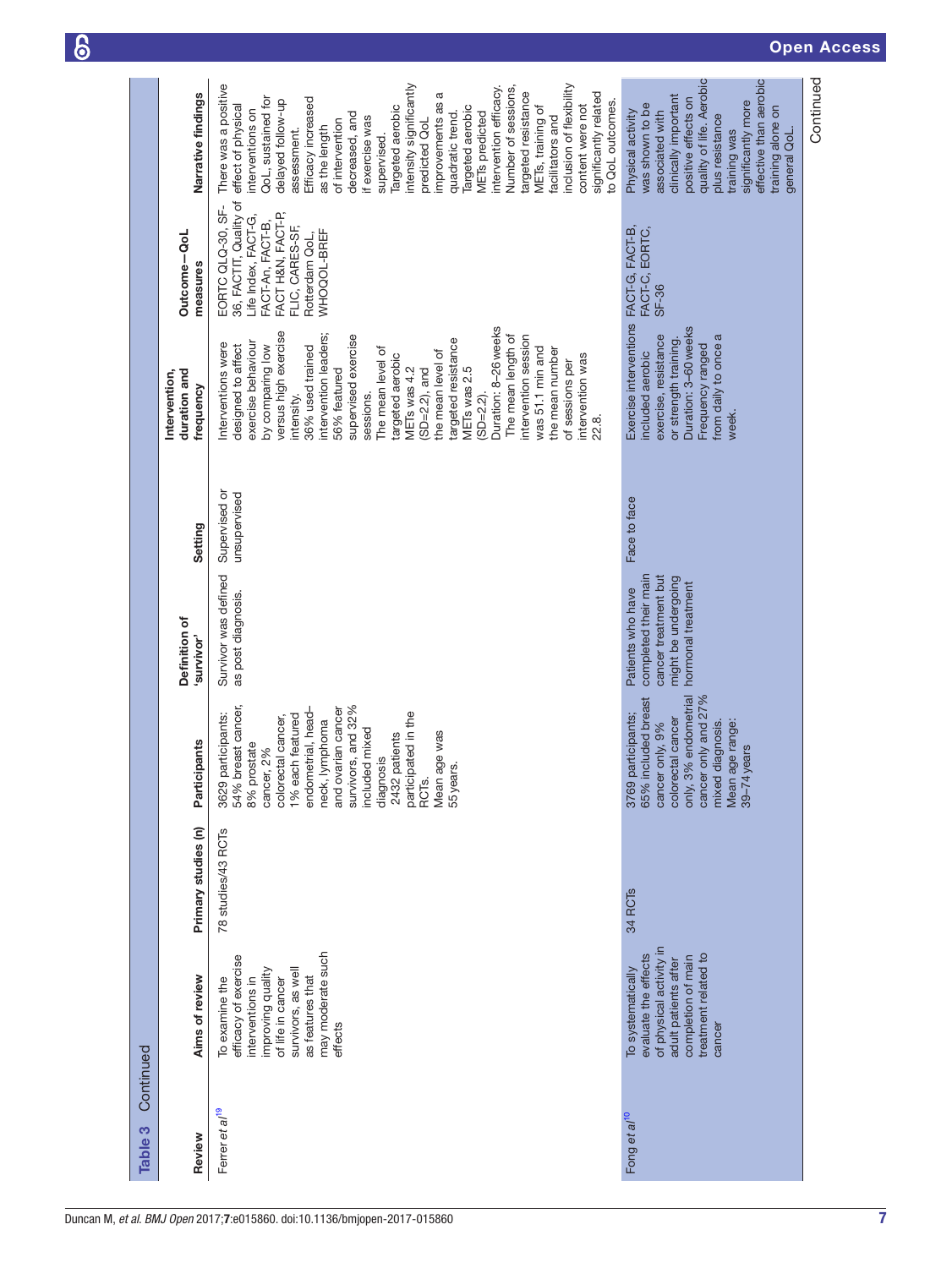Continued

Continued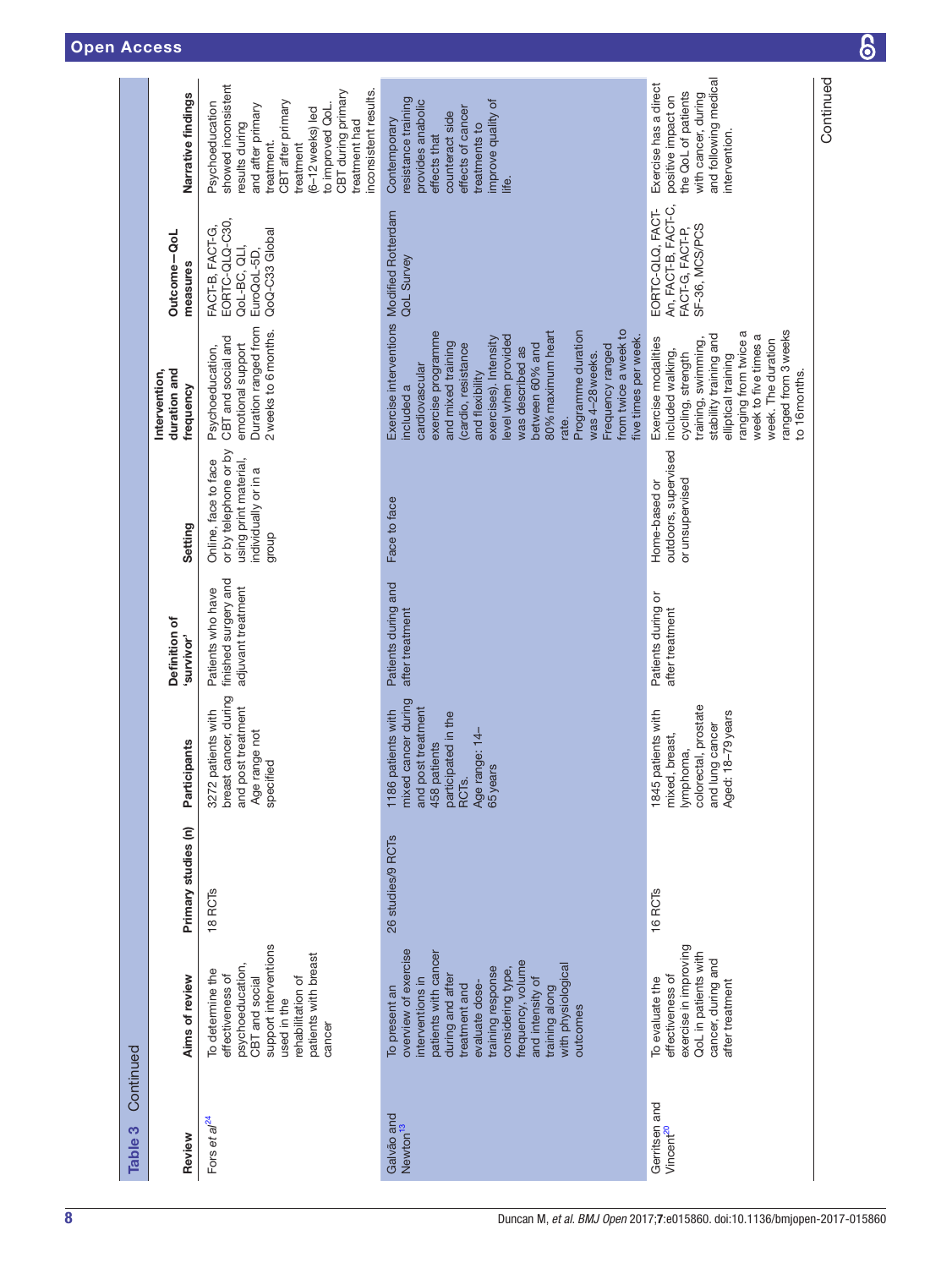|                      | Narrative findings                         | QoL of breast cancer<br>function and overall<br>Mindfulness-based<br>effect in improving<br>showed a positive<br>stress reduction<br>psychological<br>programmes<br>survivors. | type of intervention<br>evel' evidence that<br>It was not possible<br>to suggest optimal<br>improve QoL over<br>frequency, or one<br>rehabilitation can<br>multidisciplinary<br>There was 'low<br>over another.<br>12 months.                                                 | The overall benefit of<br>the few interventions<br>online interventions<br>significant promise,<br>demonstrate mixed<br>rigorously analysed<br>Although there is<br>cancer is unclear.<br>for patients with<br>efficacy, often of<br>limited duration.<br>that have been |
|----------------------|--------------------------------------------|--------------------------------------------------------------------------------------------------------------------------------------------------------------------------------|-------------------------------------------------------------------------------------------------------------------------------------------------------------------------------------------------------------------------------------------------------------------------------|--------------------------------------------------------------------------------------------------------------------------------------------------------------------------------------------------------------------------------------------------------------------------|
|                      | Outcome-QoL<br>measures                    | FACT-B                                                                                                                                                                         | Local QoL measure,<br>EORTC QLQ-C30                                                                                                                                                                                                                                           | 15DHRQoL, bespoke<br>EORTC QLQ-C30,<br>EQ-5D, EPIC-26,<br>FACT-B, SF-12,<br><b>QoL</b> measure                                                                                                                                                                           |
|                      | duration and<br>Intervention,<br>frequency | eduction programme<br>8-week mindfulness-<br>One study used a<br>6-week formula.<br>based stress                                                                               | incorporating medical<br>Duration: 3-10weeks<br>or psychology-based<br>education, exercise,<br>activity and medical<br>peer support group<br>and physiotherapy<br>input, psychology<br>of 3 sessions per<br>Multidisciplinary<br>rehabilitation<br>programme<br>week<br>input | (1) linking patients to<br>their treating team of<br>Duration: 4 weeks to<br>Three interventions:<br>patients with each<br>(3) educational<br>(2) connecting<br>2 months<br>esources<br>clinicians,<br>other,                                                            |
|                      | Setting                                    | Setting not specified                                                                                                                                                          | inpatient programme<br>programme together<br>with a home-based<br>Group-based<br>programme<br>or inpatient                                                                                                                                                                    | platforms were used,<br>nteractive websites.<br>cancer information<br>A variety of online<br>online educational<br>support groups or<br>resources, online<br>message boards,<br>including email,<br>websites and                                                         |
|                      | Definition of<br>'survivor'                | Women diagnosed<br>with breast cancer                                                                                                                                          | after completion of<br>At least 12 months<br>definitive cancer<br>treatment                                                                                                                                                                                                   | cured, and those who<br>Survivors are defined<br>past, including those<br>those in remission or<br>currently receiving<br>have had a cancer<br>are in the terminal<br>stages of disease<br>active treatment,<br>diagnosis in the<br>as patients who                      |
|                      | Participants                               | participated in the<br>breast cancer<br>Mean age range:<br>patients<br>survivors<br>$49 - 57.5$<br>RCT <sub>S</sub><br>964<br>812                                              | All women were older<br>than 49 years except<br>breast cancer after<br>patients with<br>treatment<br>for two.<br>262                                                                                                                                                          | ranged from 49.5 to<br>67.2 years.<br>2351 patients with<br>1121 patients and<br>for the RCTs was<br>breast, head and<br>The sample size<br>neck and mixed<br>their mean age<br>lung, prostate,<br>cancer                                                                |
|                      | Primary studies (n)                        | 9 studies/4 RCTs                                                                                                                                                               | 2 RCT <sub>s</sub>                                                                                                                                                                                                                                                            | 14 studies/9 RCTs                                                                                                                                                                                                                                                        |
|                      | Aims of review                             | psychological distress<br>of mindfulness-based<br>among breast cancer<br>evaluate the benefits<br>stress reduction on<br>Meta-analysis to<br>survivors                         | ehabilitation during<br>effects of organised<br>follow-up in women<br>treated for breast<br>multidisciplinary<br>To assess the<br>cancer                                                                                                                                      | literature surrounding<br>patients with cancer<br>resources for adult<br>the use of online<br>evidence-based<br>To examine the                                                                                                                                           |
| Continued<br>Table 3 | Review                                     | Huang et a $l^{27}$                                                                                                                                                            | Khan et al <sup>8</sup>                                                                                                                                                                                                                                                       | McAlpine et al <sup>15</sup>                                                                                                                                                                                                                                             |

Duncan M, *et al*. *BMJ Open* 2017; 7:e015860. doi:10.1136/bmjopen-2017-015860

 $\overline{6}$ 

Continued

Continued

9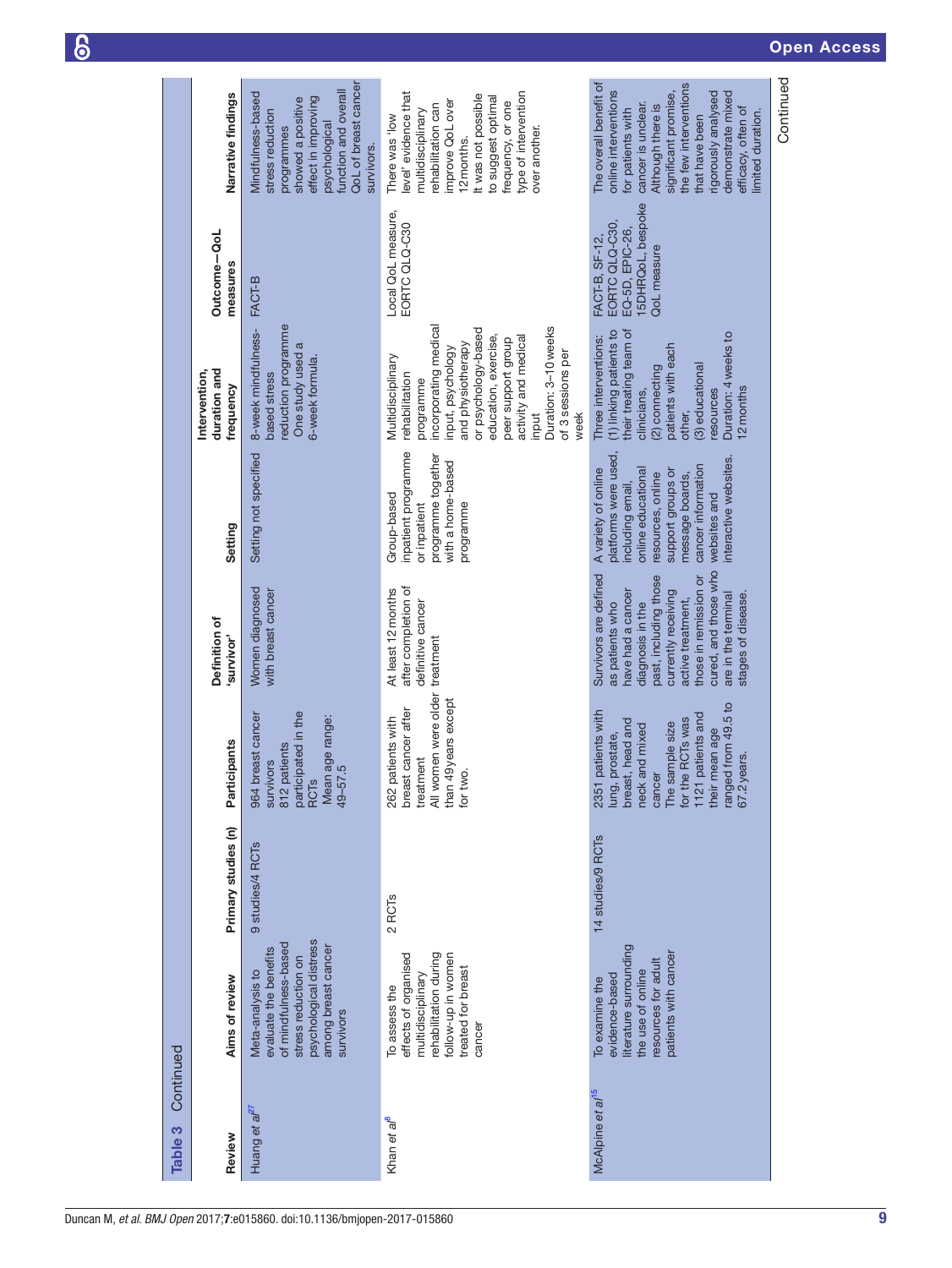| Continued<br>Table 3       |                                                                                                                                                                                                                                             |                                                                                                                            |                                                                                                                                                                                       |                                                                                                                                                                                        |                                                                                                                                                         |                                                                                                                                                                                                                                                                                                                                                                                                                                                                                                                                                                                             |                                                                                                                                                                                                              |                                                                                                                                                                                                                     |
|----------------------------|---------------------------------------------------------------------------------------------------------------------------------------------------------------------------------------------------------------------------------------------|----------------------------------------------------------------------------------------------------------------------------|---------------------------------------------------------------------------------------------------------------------------------------------------------------------------------------|----------------------------------------------------------------------------------------------------------------------------------------------------------------------------------------|---------------------------------------------------------------------------------------------------------------------------------------------------------|---------------------------------------------------------------------------------------------------------------------------------------------------------------------------------------------------------------------------------------------------------------------------------------------------------------------------------------------------------------------------------------------------------------------------------------------------------------------------------------------------------------------------------------------------------------------------------------------|--------------------------------------------------------------------------------------------------------------------------------------------------------------------------------------------------------------|---------------------------------------------------------------------------------------------------------------------------------------------------------------------------------------------------------------------|
| Review                     | Aims of review                                                                                                                                                                                                                              | Primary studies (n)                                                                                                        | Participants                                                                                                                                                                          | Definition of<br>survivor'                                                                                                                                                             | Setting                                                                                                                                                 | duration and<br>Intervention,<br>frequency                                                                                                                                                                                                                                                                                                                                                                                                                                                                                                                                                  | Outcome-QoL<br>measures                                                                                                                                                                                      | Narrative findings                                                                                                                                                                                                  |
| Mewes et al <sup>18</sup>  | to critically review the<br>cancer survivors and<br>on the effectiveness<br>review the evidence<br>of multidimensional<br>cost-effectiveness<br>studies of cancer<br>To systematically<br>programme for<br>rehabilitation<br>rehabilitation | 16 studies originated<br>post-test, 1 quasi-<br>from 11 trials (11<br>RCTs, 3 pretest-<br>experimental, 1<br>longitudinal) | predominantly breast<br>patients with<br>RCTs included<br>from 21 to 199<br>Age range not<br>mixed cancer,<br>participants<br>specified<br>2175                                       | type of cancer who<br>duration of at least<br>treatment with an<br>expected survival<br>Hormone therapy<br>Patients with any<br>finished primary<br>could still be<br>ongoing<br>1year | Face to face in an<br>inpatient setting                                                                                                                 | at the ICF dimensions<br>interventions directed<br>or more rehabilitation<br>to work interventions.<br>Programme duration:<br>rehabilitation defined<br>education and return<br>as consisting of two<br>typically included<br>Multidimensional<br>psychotherapy,<br>exercise, CBT,<br>Interventions<br>4-15weeks                                                                                                                                                                                                                                                                            | RAND-36, FACT-G,<br>EORTC QLQ-C30,<br>FACT-B, SF-12                                                                                                                                                          | Multidimensional and<br>0.98 (95% CI 0.69 to<br>Effect sizes for QoL<br>interventions were<br>$-0.45$ to $-0.20$ ) to<br>monodimensional<br>were in the range<br>of -0.12 (95% CI<br>equally effective.<br>$1.29$ . |
| Mishra et al <sup>12</sup> | adult post-treatment<br>HRQoL and HRQol<br>exercise on overall<br>domains among<br>cancer survivors<br>effectiveness of<br>To evaluate the                                                                                                  | 40 trials/38 RCTs                                                                                                          | mixed cancer during<br>patients with breast<br>and post-treatment<br>Over 50% included<br>patients with<br>were randomised.<br>Mean age range:<br>cancer only.<br>39-68 years<br>3694 | Participants who<br>have completed<br>treatment                                                                                                                                        | centre, yoga studio,<br>a gym, community<br>interventions were<br>Settings included<br>nospital facility.<br>or university or<br>Home-based<br>included | in energy expenditure<br>Duration ranged from<br>Exercise was defined<br>resistance, stretching<br>or aerobic/resistance<br>included prescribed,<br>causing an increase<br>per week. Sessions<br>Some interventions<br>frequency, intensity<br>as physical activity<br>manner in terms of<br>formats of aerobic,<br>from daily to once<br>included modules<br>more than 90 min.<br>3 weeks to 1 year.<br>Frequency varied<br>lasted from 20 to<br>in psychological<br>in a systematic<br>active exercise<br>combinations.<br>or behavioural<br>and duration.<br>Interventions<br>education. | neck cancer survivors<br>Impairment Index for<br>FACT-Lym, FACIT-F,<br>EORTC QLQ-C30,<br>FACT-G, FACT-B,<br>FACT-F, FACT-An,<br>QoL for head and<br><b>Neck Dissection</b><br>CARES-SF, QoL<br>Index, SF-36, | improvements in<br>positive impact<br>Exercise has a<br>on QoL with<br>global QoL                                                                                                                                   |
|                            |                                                                                                                                                                                                                                             |                                                                                                                            |                                                                                                                                                                                       |                                                                                                                                                                                        |                                                                                                                                                         |                                                                                                                                                                                                                                                                                                                                                                                                                                                                                                                                                                                             |                                                                                                                                                                                                              | Continued                                                                                                                                                                                                           |

 $\delta$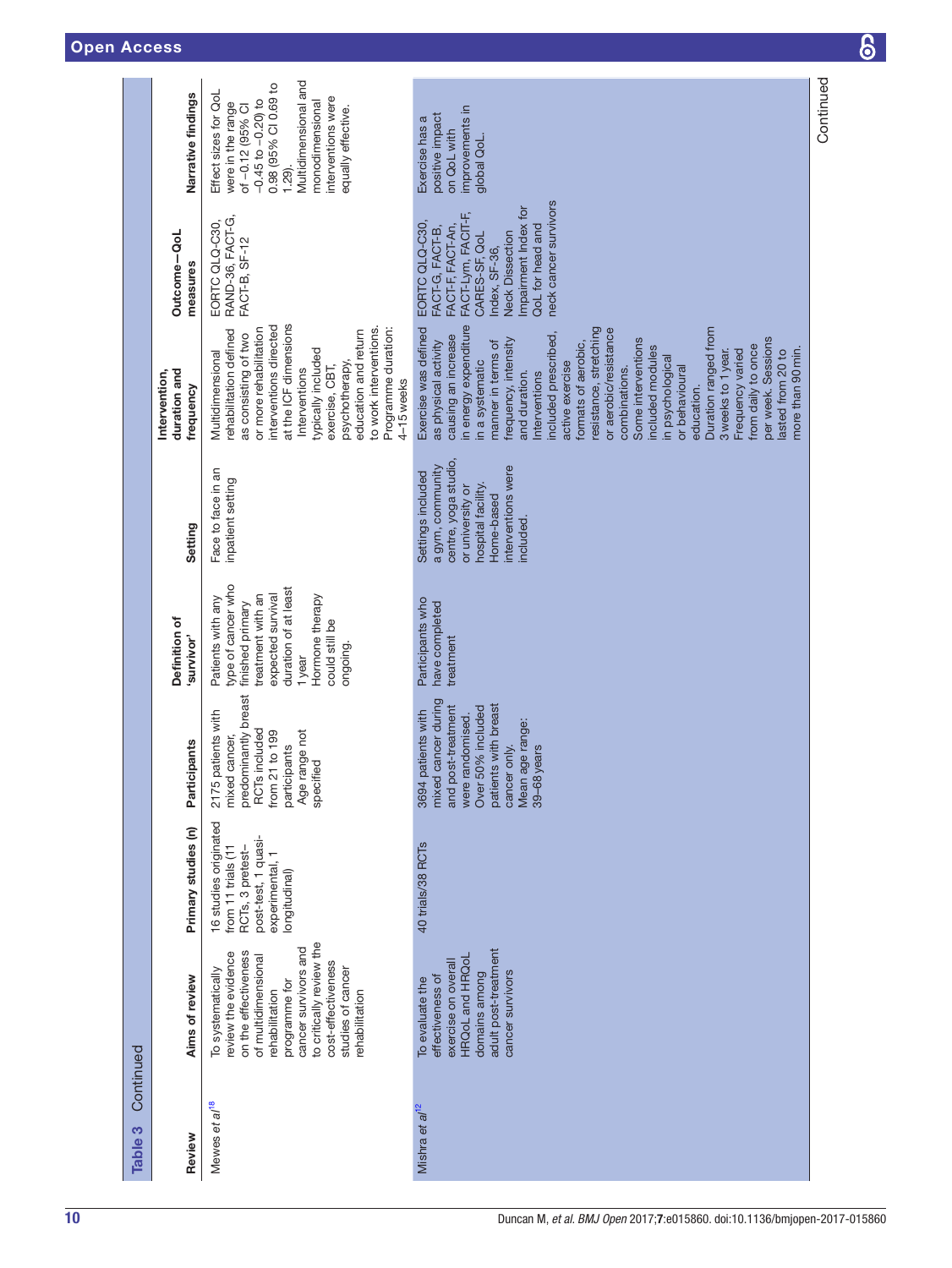| Continued<br>က<br><b>Table</b> |                                                                                                                                                                                                                                                                                                                                                                                                                                                                                                               |                       |                                                                                                                                                                              |                                                                                                                                       |                                                                                                                                       |                                                                                                                                                                                                                                                                                   |                                               |                                                                                                                                                                                                                 |
|--------------------------------|---------------------------------------------------------------------------------------------------------------------------------------------------------------------------------------------------------------------------------------------------------------------------------------------------------------------------------------------------------------------------------------------------------------------------------------------------------------------------------------------------------------|-----------------------|------------------------------------------------------------------------------------------------------------------------------------------------------------------------------|---------------------------------------------------------------------------------------------------------------------------------------|---------------------------------------------------------------------------------------------------------------------------------------|-----------------------------------------------------------------------------------------------------------------------------------------------------------------------------------------------------------------------------------------------------------------------------------|-----------------------------------------------|-----------------------------------------------------------------------------------------------------------------------------------------------------------------------------------------------------------------|
| Review                         | Aims of review                                                                                                                                                                                                                                                                                                                                                                                                                                                                                                | Primary studies (n)   | Participants                                                                                                                                                                 | Definition of<br>'survivor'                                                                                                           | Setting                                                                                                                               | duration and<br>Intervention,<br>frequency                                                                                                                                                                                                                                        | Outcome-QoL<br>measures                       | Narrative findings                                                                                                                                                                                              |
| Osborn et al <sup>17</sup>     | anxiety, pain, physical<br>quality of life) in adult<br>effects of CBT and<br>reported problems<br>(PE) on commonly<br>To investigate the<br>patient education<br>cancer survivors<br>functioning and<br>(ie, depression,                                                                                                                                                                                                                                                                                     | 15 <sub>RCTs</sub>    | patients with<br>mixed cancer<br>18-84years<br>Age range:<br>1492                                                                                                            | the time of diagnosis<br>Defined as beyond                                                                                            | individually, face to<br>In a group or<br>face                                                                                        | from 1 hour per week<br>session to six weekly<br>to 2 hours per week.<br>PE duration ranged<br>from 3 to 55 weeks.<br>individual CBT, PE.<br>included group or<br>Frequency varied<br>CBT intervention<br>from one 20 min<br>duration ranged<br>1 hour sessions.<br>Interventions | FACT                                          | QoL was improved at<br>outcomes. Individual<br>-term follow-up after<br>short-term and long<br>more effective than<br>PE was not related<br>interventions were<br>to improved<br>group.<br>CBT.                 |
| Smits et al <sup>21</sup>      | lifestyle intervention<br>of endometrial and<br>in improving QoL<br>effectiveness of<br>To evaluate the<br>ovarian cancer<br>survivors                                                                                                                                                                                                                                                                                                                                                                        | 8 studies/3 RCTs      | included in the RCTs.<br>Age range was not<br>the analysis. 153<br>were included in<br>413 survivors of<br>endometrial and<br>survivors were<br>ovarian cancer<br>specified. | completed primary<br>treatment (surgery,<br>Adults diagnosed<br>chemotherapy or<br>with endometrial<br>cancer having<br>radiotherapy) | individually or group-<br>Home-based<br>based                                                                                         | The duration varied<br>change, nutritional,<br>from 12 weeks to<br>Physical activity,<br>interventions<br>behavioural<br>counselling<br>12 months.                                                                                                                                | FACT-O, SF-36 and<br>FACT-G, FACT-F,<br>QLACS | show improvements<br>improve QoL in this<br>The review did not<br>authors concluded<br>n global QoL. The<br>interventions have<br>the potential to<br>that lifestyle<br>population.                             |
| Spark et al <sup>25</sup>      | proportion of physical from 10 RCTs<br>sample, intervention<br>and methodological<br>dietary intervention<br>outcomes, and the<br>trials that achieved<br>proportion of trials<br>To determine the<br>cancer survivors<br>common among<br>postintervention<br>postintervention<br>postintervention<br>maintenance of<br>maintenance of<br>maintenance of<br>outcomes, the<br>characteristics<br>trials in breast<br>that assessed<br>activity and/or<br>that achieved<br>successful<br>successful<br>outcomes | 16 studies originated | 1536 breast cancer<br>survivors during or<br>after treatment<br>Age range not<br>specified                                                                                   | Not specified                                                                                                                         | telephone counselling<br>face contact, printed<br>included face-to-<br>information and<br>or home-based<br>Interventions<br>delivery. | described as physical<br>activity and/or dietary<br>strength and physical<br>longer than 6 months.<br>Most interventions<br>lasted 1-4 months,<br>Interventions were<br>aiming to increase<br>behaviour change<br>with some lasting<br>aerobic fitness,<br>activity.              | Measures not<br>specified                     | to make and maintain<br>supporting survivors<br>specific outcomes<br>from three studies<br>were not reported.<br>needed to identify<br>More research is<br>the best ways of<br>changes. QoL-<br>these lifestyle |
|                                |                                                                                                                                                                                                                                                                                                                                                                                                                                                                                                               |                       |                                                                                                                                                                              |                                                                                                                                       |                                                                                                                                       |                                                                                                                                                                                                                                                                                   |                                               | Continued                                                                                                                                                                                                       |

6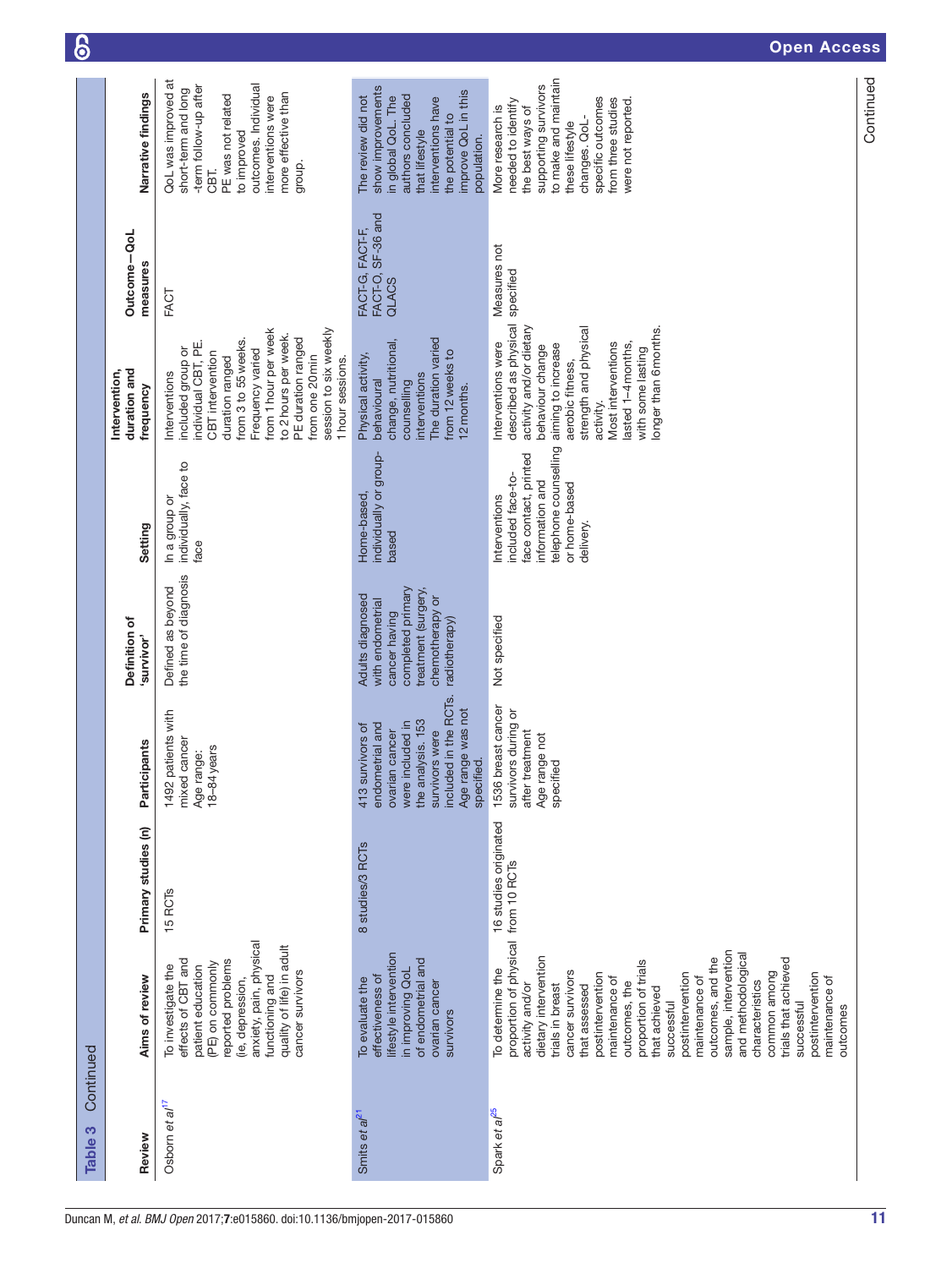| Continued<br>Table 3                   |                                                                                                                                                                                   |                                                                  |                                                                                                                                                                                         |                                                                                                                                                                                                                                         |                                                                                                                                                                                                                                                 |                                                                                                                                                                                                                                                                                                                                                                                                                                                      |                                                   |                                                                                                                                                                                                |
|----------------------------------------|-----------------------------------------------------------------------------------------------------------------------------------------------------------------------------------|------------------------------------------------------------------|-----------------------------------------------------------------------------------------------------------------------------------------------------------------------------------------|-----------------------------------------------------------------------------------------------------------------------------------------------------------------------------------------------------------------------------------------|-------------------------------------------------------------------------------------------------------------------------------------------------------------------------------------------------------------------------------------------------|------------------------------------------------------------------------------------------------------------------------------------------------------------------------------------------------------------------------------------------------------------------------------------------------------------------------------------------------------------------------------------------------------------------------------------------------------|---------------------------------------------------|------------------------------------------------------------------------------------------------------------------------------------------------------------------------------------------------|
| Review                                 | Aims of review                                                                                                                                                                    | Primary studies (n)                                              | Participants                                                                                                                                                                            | Definition of<br>survivor'                                                                                                                                                                                                              | Setting                                                                                                                                                                                                                                         | Intervention,<br>duration and<br>frequency                                                                                                                                                                                                                                                                                                                                                                                                           | Outcome-QoL<br>measures                           | Narrative findings                                                                                                                                                                             |
| Spence et al <sup>16</sup>             | methodological rigour<br>of studies in this area<br>cancer rehabilitation<br>and to evaluate the<br>To summarise the<br>health effects of<br>literature on the<br>exercise during | 13 studies originated<br>from 10 trials, 4 of<br>which were RCTs | mixed cancer, mostly<br>The sample size for<br>the RCTs was 245<br>patients with breast<br>from 18 to 65 years.<br>mean age ranged<br>327 patients with<br>patients and their<br>cancer | reported no plans for<br>Recently completed'<br>than 12 months prior<br>additional treatment<br>recently completed<br>treatment and had<br>treatment no more<br>having completed<br>Patients who had<br>was defined as<br>to enrolment. | exercise programmes<br>prescribe individually<br>employed exercise<br>Interventions were<br>either supervised<br>tailored exercise<br>or home-based,<br>physiologists to<br>unsupervised<br>programmes.<br>programmes.<br>One study<br>exercise | prescribed cycling or<br>or three sessions per<br>daily exercise to two<br>2 weeks to 14 weeks<br>component. Studies<br>Duration varied from<br>walking ergometers<br>with a frequency of<br>Most interventions<br>esistance training<br>resistance bands.<br>prescribed either<br>training exercise<br>exercises using<br>for the aerobic<br>or resistance-<br>incorporating<br>programmes.<br>Most studies<br>were aerobic<br>machines or<br>week. | <b>Cancer Rehabilitation</b><br>Evaluation System | period, including an<br>this review suggest<br>provide a variety of<br>benefits for cancer<br>The findings from<br>that exercise can<br>the rehabilitation<br>survivors during<br>improved QoL |
| Zachariae and<br>O'Toole <sup>22</sup> | patients with cancer<br>psychological and<br>expressive writing<br>physical health in<br>effectiveness of<br>To evaluate the<br>and survivors<br>for improving                    | 16 <sub>RCTs</sub>                                               | prostate, colorectal<br>cancer or survivors<br>and mixed cancers<br>1797 patients with<br>Breast cancer,<br>Age range not<br>ovarian, renal,<br>specified                               | Not specified                                                                                                                                                                                                                           | Lab or home-based                                                                                                                                                                                                                               | emotions in sessions<br>requiring participants<br>from 3 to 4 sessions,<br>The duration of the<br>intervention ranged<br>weekly or biweekly.<br>Expressive writing<br>which were daily,<br>to disclose their<br>interventions                                                                                                                                                                                                                        | FACT-BMT, QLQ-C30<br>FACT-B, FACT-G,              | expressive writing in<br>patients with cancer<br>support the general<br>The review did not<br>effectiveness of<br>and survivors.                                                               |
|                                        |                                                                                                                                                                                   |                                                                  |                                                                                                                                                                                         |                                                                                                                                                                                                                                         |                                                                                                                                                                                                                                                 |                                                                                                                                                                                                                                                                                                                                                                                                                                                      |                                                   | Continued                                                                                                                                                                                      |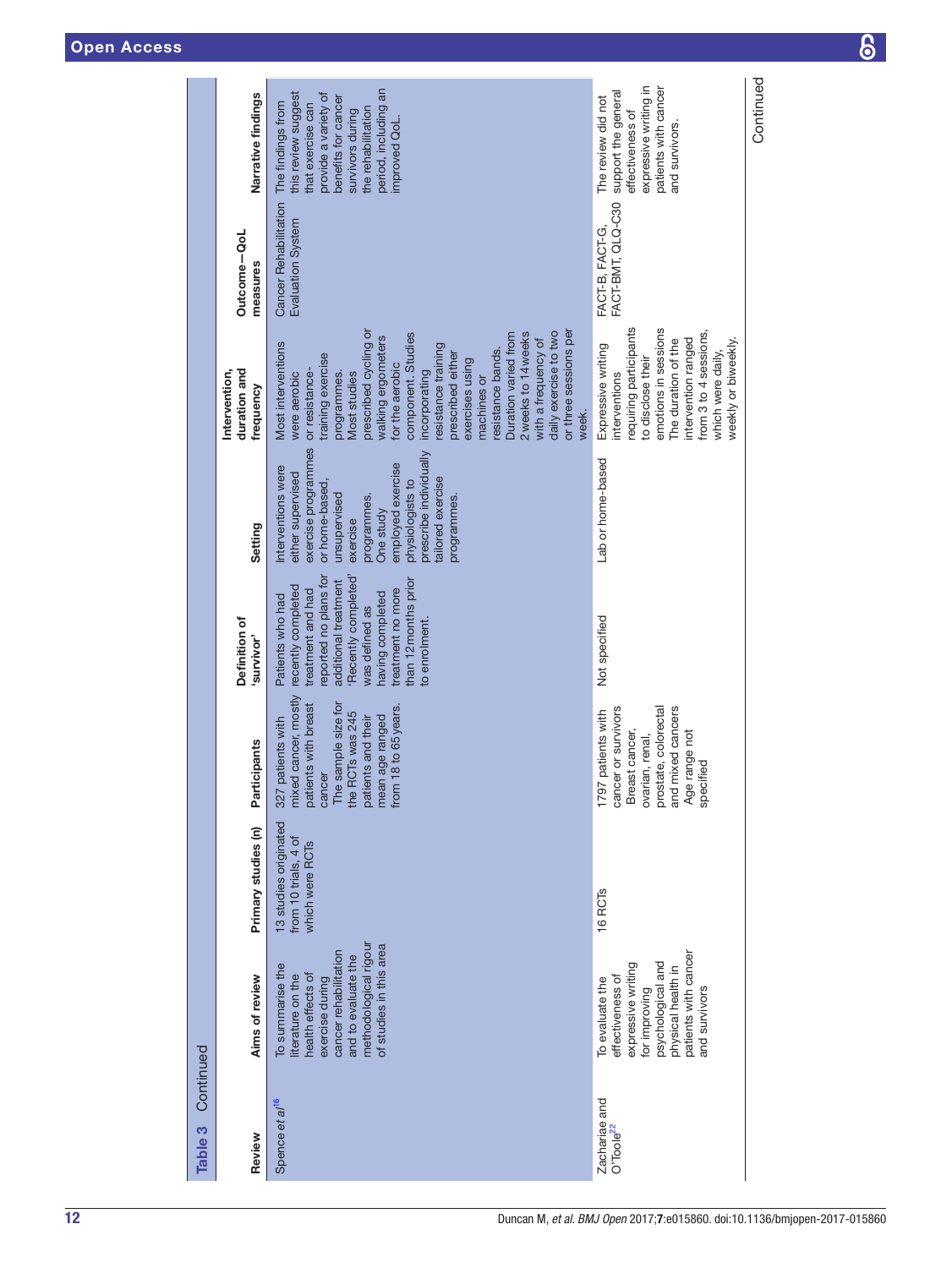| <b>Table 3</b> Continued |                                                                                                                        |                                                                                                                                                                                           |                                                              |                                                             |                               |                                                                                                                                                                                                                                                                                                                                                                                           |                                                                                                                                           |                                                                                                                                                                                                                                                                                                                                                                   |
|--------------------------|------------------------------------------------------------------------------------------------------------------------|-------------------------------------------------------------------------------------------------------------------------------------------------------------------------------------------|--------------------------------------------------------------|-------------------------------------------------------------|-------------------------------|-------------------------------------------------------------------------------------------------------------------------------------------------------------------------------------------------------------------------------------------------------------------------------------------------------------------------------------------------------------------------------------------|-------------------------------------------------------------------------------------------------------------------------------------------|-------------------------------------------------------------------------------------------------------------------------------------------------------------------------------------------------------------------------------------------------------------------------------------------------------------------------------------------------------------------|
| Review                   | Aims of review                                                                                                         | Primary studies (n)                                                                                                                                                                       | Participants                                                 | Definition of<br>'survivor'                                 | Setting                       | Intervention,<br>duration and<br>frequency                                                                                                                                                                                                                                                                                                                                                | Outcome-QoL<br>measures                                                                                                                   | Narrative findings                                                                                                                                                                                                                                                                                                                                                |
| Zeng et al <sup>26</sup> | exercise intervention<br>on the quality of life<br>of breast cancer<br>effectiveness of<br>To examine the<br>survivors | synthesis, 19 studies<br>25 studies included<br>included in meta-<br>in the qualitative<br>22 RCT <sub>s</sub><br>analysis                                                                | breast cancer aged<br>1073 patients with<br>18 years or over | Individuals who had<br>completed active<br>cancer treatment | Face to face, by<br>telephone | varied from 15 to 90<br>intervention ranged<br>from 4 to 52 weeks.<br>The duration of the<br>aerobic, resistance<br>tai chi, aerobic and<br>resistance training<br>min, 1-5 times per<br>included any type<br>Time per session<br>strength training,<br>resistance, yoga,<br>or combination<br>and stretching.<br>of aerobic and<br>Interventions<br>of exercise-<br>aerobic and<br>week. | FACT-B, EORTC QLQ<br>Cancer site-specific<br>FACT-G, EORTC-<br>measures: SF-36,<br>QoL measures:<br>Generic QoL<br>QLQ-C30<br><b>BR23</b> | certain QoL domains.<br>interventions on site-<br>There was a small to<br>specific QoL. Single<br>intervention, general<br>aerobic, yoga or tai<br>consistent positive<br>moderate effect of<br>effects of exercise<br>chi had significant<br>differences in QoL<br>The review found<br>type of exercise<br>overall QoL and<br>interventions in<br>score changes. |
|                          |                                                                                                                        | 5DHRQoL, 15 Dimensional Health Related Quality of Life; ABS, AffectsBalance Scale; CARES, CancerRehabilitation Evaluation System; CARES-SF, Cancer Rehabilitation Evaluation System Short |                                                              |                                                             |                               |                                                                                                                                                                                                                                                                                                                                                                                           |                                                                                                                                           |                                                                                                                                                                                                                                                                                                                                                                   |

Functioning, Disability and Health; IFS-CA, Inventory of Functional Status—Cancer; MCS/PCS, Mental Component Score/Physical Component Score; MET, Metabolic Equivalents of Task; NHP, Nottingham Functioning, Disability and Health; IFS-CA, Inventory of Functional Status—Cancer; MCS/PCS, MentalComponent Score/Physical Component Score; MET, Metabolic Equivalents of Task; NHP, Nottingham Functional Assessment of Cancer Therapy-Prostate; FLIC, Functional Living Index for Cancer; GHQ, General Health Questionnaire; HRQoL, Health-related quality of life; ICF, International Classification of Functional Assessment of Cancer Therapy—Prostate; FLIC, Functional Living Index for Cancer; GHQ, GeneralHealth Questionnaire; HRQoL, Health-related quality of life; ICF, International Classification of Questionnaire C33; EPIC, Expanded Prostate Cancer Index Composite; EPIC-26, Expanded Prostate Cancer Index Composite Short Form; EQ-5D, EuroQol-5D 'feeling thermometer'; FACIT-F, Functional Questionnaire C33; EPIC, Expanded Prostate Cancer Index Composite; EPIC-26, Expanded Prostate Cancer Index Composite Short Form; EQ-5D, EuroQol-5D 'feeling thermometer'; FACIT-F, Functional Transplant; FACT-C, Functional Assessment of Cancer Therapy—Colorectal; FACT-F, Functional Assessment of Cancer Therapy—Fatigue; FACT-G, Functional Assessment of Cancer Therapy—General; Transplant; FACT-C, Functional Assessment of Cancer Therapy-Colorectal; FACT-F, Functional Assessment of Cancer Therapy-Fatigue; FACT-G, Functional Assessment of Cancer Therapy-General; Functional Assessment of Cancer Therapy—Anaemia Scale; FACT-B, Functional Assessment of Cancer Therapy—Breast Cancer; FACT-BMT, Functional Assessment of Cancer Therapy-Bone Marrow Functional Assessment of Cancer Therapy—Anaemia Scale; FACT-B, Functional Assessment of Cancer Therapy—Breast Cancer; FACT-BMT, Functional Assessment of Cancer Therapy-Bone Marrow FACTIT, Functional Assessment of Chronic Illness Therapy; FACT-Lym, Functional Assessment of Cancer Therapy—Lymphoma; FACT-O, Functional Assessment of Cancer Therapy—Ovarian; FACT-P, FACTIT, Functional Assessment of Chronic Illness Therapy; FACT-Lym, Functional Assessment of Cancer Therapy – Lymphoma; FACT-O, Functional Assessment of Cancer Therapy – Ovarian; FACT-P, Outcomes Study Short-Form Health Survey 12; SF-36, Medical Outcomes Study Short-Form Health Survey 36; SIP, Sickness Impact Profile; UCLA-PCI, University of California, Los Angeles, Prostate Outcomes Study Short-Form Health Survey 12; SF-36, Medical Outcomes Study Short-Form Health Survey 36; SIP, SicknessImpact Profile; UCLA-PCI, University of California, Los Angeles, Prostate Form; CBT, cognitive behavioural therapy; EORTC QLQ BR23, European Organisation for Research and Treatment of Cancer Quality of Life Questionnaire - Breast Cancer Module; EORTC QLQ-C30, Health Profile; PCa-QoL, Prostate Cancer Quality of Life Instrument; QLACS, Quality of Life in Adult Cancer Survivors; QLI, Quality of Life Index; QLQ-PR25, European Organisation for Research and Health Profile; PCa-QoL, Prostate Cancer Quality of Life Instrument; QLACS, Quality of Life in Adult Cancer Survivors; QLI, Quality of Life Index; QLQ-PR25, European Organisation for Research and Form: CBT, coqnitive behavioural therapy: EORTC QLQ BR23, European Organisation for Research and Treatment of Cancer Quality of Life Questionnaire - Breast Cancer Module: EORTC QLQ-C30, Assessment of Chronic Illness-Fatigue; FACIT-Sp, Functional Assessment of Chronic Illness-Spiritual Well-Being; FACT H&N, Functional Assessment of Cancer Therapy-Head & Neck; FACT-An, Assessment of Chronic Illness—Fatigue; FACIT-Sp, Functional Assessment of Chronic Illness—Spiritual Well-Being; FACT H&N, Functional Assessment of Cancer Therapy—Head & Neck; FACT-An, European Organisation for Research and Treatment of Cancer Quality of Life Questionnaire Core 30; EORTC QLQ-C33, European Organisation for Research and Treatment of Cancer Quality of Life European Organisation for Research and Treatment of Cancer Quality of Life Questionnaire Core 30; EORTC QLQ-C33, European Organisation for Research and Treatment of Cancer Quality of Life Treatment of Cancer (EORTC)-Qualify of LIfe Questionnaire Core 33; RAND-36, 36-Item Short Form Health Survey; RCT, randomised controlled trial; SDS, SymptomDistress Scale; SF-12, Medical Treatment of Cancer Quality of Life Questionnaire-Prostate Module; QoL, quality of life; QoL-BC, Quality of Life Questionnaire—Breast Cancer; QoQ-C33, European Organisation for Research and Treatment of Cancer (EORTC)-Qualify of Life Questionnaire Core 33; RAND-36, 36-Item Short Form Health Survey; RCT, randomised controlled trial; SDS, Symptom Distress Scale; SF-12, Medical Treatment of Cancer Quality of Life Questionnaire-Prostate Module; QoL, quality of life; QoL-BC, Quality of Life Questionnaire-Breast Cancer; QoQ-C33, European Organisation for Research and Cancer Index; VAS, Visual Analogue Scale; WHOQOL-BREF, WHO Health Organisation Quality of Life Assessment. Cancer Index; VAS, VisualAnalogue Scale; WHOQOL-BREF, WHO Health Organisation Quality of Life Assessment.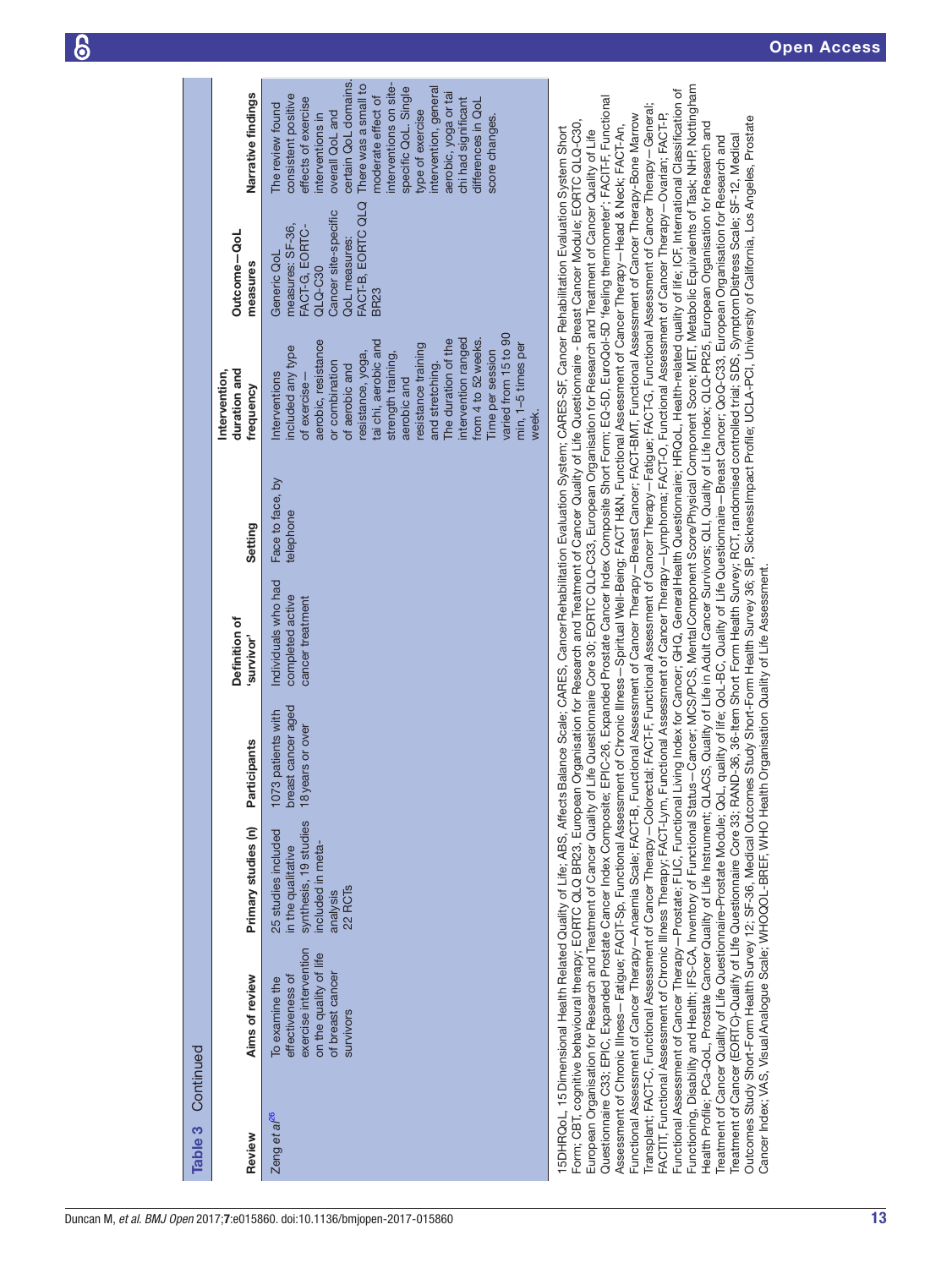$yoga<sup>111423</sup>$ ; four reviews were of psychosocial or behavioural interventions<sup>9 17 24 27</sup>; and one review focused on online interventions including connecting patients and online education (see tables  $3$  and  $4$ ).<sup>[15](#page-20-18)</sup> One review compared multidimensional versus monodimensional interventions[,18](#page-20-19) and one tested multidisciplinary rehabilitation models[.8](#page-20-17) Finally, one review focused on the effects of expressive writing. $22$  The duration and frequency of the interventions varied greatly from a single  $20 \text{ min}$  session<sup>17</sup> to 60 weekly sessions. $10$ 

The most common components of physical interventions were aerobic exercise<sup>9 10 12 13 16 19 26</sup> and resistance/strength training.<sup>9 10 12 13 16 26</sup> Psychological education<sup>8 9 17</sup> <sup>18 24</sup> and cognitive behavioural therapy  $(CBT)^{9171824}$  were the most commonly used psychological and educational interventions. Peer support was often used as a psychological and a behavioural intervention.<sup>8 9 15</sup> Components of the interventions were thematically organised into two groups (see [table](#page-14-0) 4 for a more detailed itemisation): biological or physical actions (19 types of activity or diet change), and psychological, behavioural or educational (24 types of intervention about mind and body, including CBT, mindfulness-based stress reduction, psychosexual therapy, supporting existing coping methods, emotional support, relaxation, psychotherapy and psychosocial therapy, and interventions focusing on social support, guided imagery, self-management, use of peer support, bibliotherapy, telephone and web-based interventions, and return to work interventions).

#### Overall effectiveness of interventions: meta-analysis findings

Meta-analyses were reported in 11 reviews and the effect sizes (as reported in the original reviews) are tabulated ([table](#page-17-0) 5). Of six publications providing meta-analyses of physical activity (not including yoga), all found convincing positive associations for studies testing response between 1 and 26 weeks post-treatment. Long-term effects were not tested by all, although Fong *et al* and Zeng *et al* did show persistent effects at 6months and a year, respectively.<sup>10 26</sup> One review<sup>19</sup> showed uncertain outcomes at 3–6 months, although shorter and longer term outcomes were favourable. This review showed equivocal effects when the intervention group was compared with the control group, once adjusted for QoL and covariates at baseline. The two meta-analyses of yoga interventions showed positive effects,  $11\,23$  as did a review of CBT.<sup>17</sup> There was no evidence of benefit in QoL following patient education<sup>17</sup> and behavioural interventions.<sup>9</sup>

Two reviews reported effect sizes from individual studies but did not undertake meta-analyses.<sup>[18](#page-20-19) 24</sup> Mewes *et al*<sup>8</sup><sup>18</sup> review of multidimensional rehabilitation included 10 studies, 9 of which had global QoL outcomes; of these, 7 showed benefit, with effect sizes ranging from 0.04 to 0.99 (no CIs reported). Fors *et al*<sup>24</sup> review included six RCTs only, four of which included a QoL measure; two of these showed positive effect sizes (ranging from 0.56, 95% CI 0.09) to 1.03; 0.63, 95%CI: 0.11 to 1.18); one showed improved and one a worsening of QoL as a non-standardised mean

score. Five reviews<sup>8 13 15 16 25</sup> did not report meta-analyses or effect sizes; mostly these provided mean change scores or narrative statements. On the whole these gave a mixed picture, often resorting to subgroup analysis by cancer type or different dimensions of QoL.

# Physical activity: summary findings

Cramer *et al*<sup>s[23](#page-20-8)</sup> high-quality review of 6–12 weeks of yoga in patients with breast cancer showed a large increase in general QoL, a finding that was consistent with reviews by Buffart *et al*<sup>[11](#page-20-7)</sup> and Culos-Reed *et al*,<sup>14</sup> which scored lower on the AMSTAR. Mishra *et al*<sup>12</sup> high-quality review of people with multiple cancers, 50% of whom had breast cancer, found that physical activity had a positive effect on global QoL at 3 and 6months of follow-up, as did Smits *et al*'s highquality review of endometrial cancer and Gerritsen and Vincent's moderate-quality review of mixed cancers.<sup>20</sup> <sup>21</sup> Fong *et al*<sup>[10](#page-20-12)</sup> high-quality review of breast cancer, colorectal, endometrial and mixed cancers similarly found physical interventions improved general QoL on average at 13 weeks of follow-up (range 3–60 weeks). Bourke *et al*<sup>88</sup> review of prostate cancer found personalised lifestyle interventions helpful, and McAlpine *et al*<sup>[s15](#page-20-18)</sup> review of mixed cancers including prostate found benefit of activity following medication treatment.

There was inconsistency across the reviews with regard to the types of exercise interventions that were most effective. Fong *et al*<sup>10</sup> found aerobic plus resistance training to be significantly more effective than aerobic training alone on many aspects of QoL. However, Zeng *et al*<sup>[26](#page-20-26)</sup><sub>26</sub><sup>26</sup> moderate-quality review suggested that single types of exercise interventions (general aerobic, yoga or tai chi) were more effective at increasing QoL at 4–52 weeks after intervention; half of the studies assessed interventions between 8 and 12 weeks. Duijts *et al*<sup>8</sup> study of patients with breast cancer found only small effects of physical activity on QoL (at 8–26 weeks after intervention), and Spence *et al*<sup>8[16](#page-20-24)</sup> study of mixed but mostly patients with breast cancer reported evidence that physical activity improved overall QoL, but only four of ten trials maintained the intervention and only a fifth of trials seemed to assess outcome at 3 months and beyond. Zeng *et al*<sup>[26](#page-20-26)</sup><sub>26</sub><sup>26</sup> review of patients with breast cancer found small but positive benefits of physical activity on overall QoL. Galvão and Newton's $13$  review of mixed cancers gave preliminary evidence of positive benefits on a Modified Rotterdam QoL measure, but no overall effects were reported. However, Spark *et al*<sup>25</sup> review of patients with breast cancer showed that the impact of physical activity on QoL was not convincing. Although Spark *et al* did not report effect sizes, two of the studies in that review included QoL measures, both of which reported effect sizes in the original papers: one showed positive benefits on Functional Assessment of Cancer Therapy—General (FACT-G) and Functional Assessment of Cancer Therapy—Breast Cancer at 8 months (effect sizes 9.8–13.4), but not at 24 months of follow-up; the other showed no significant effects on FACT-G overall, but when the cancer-specific FACT-G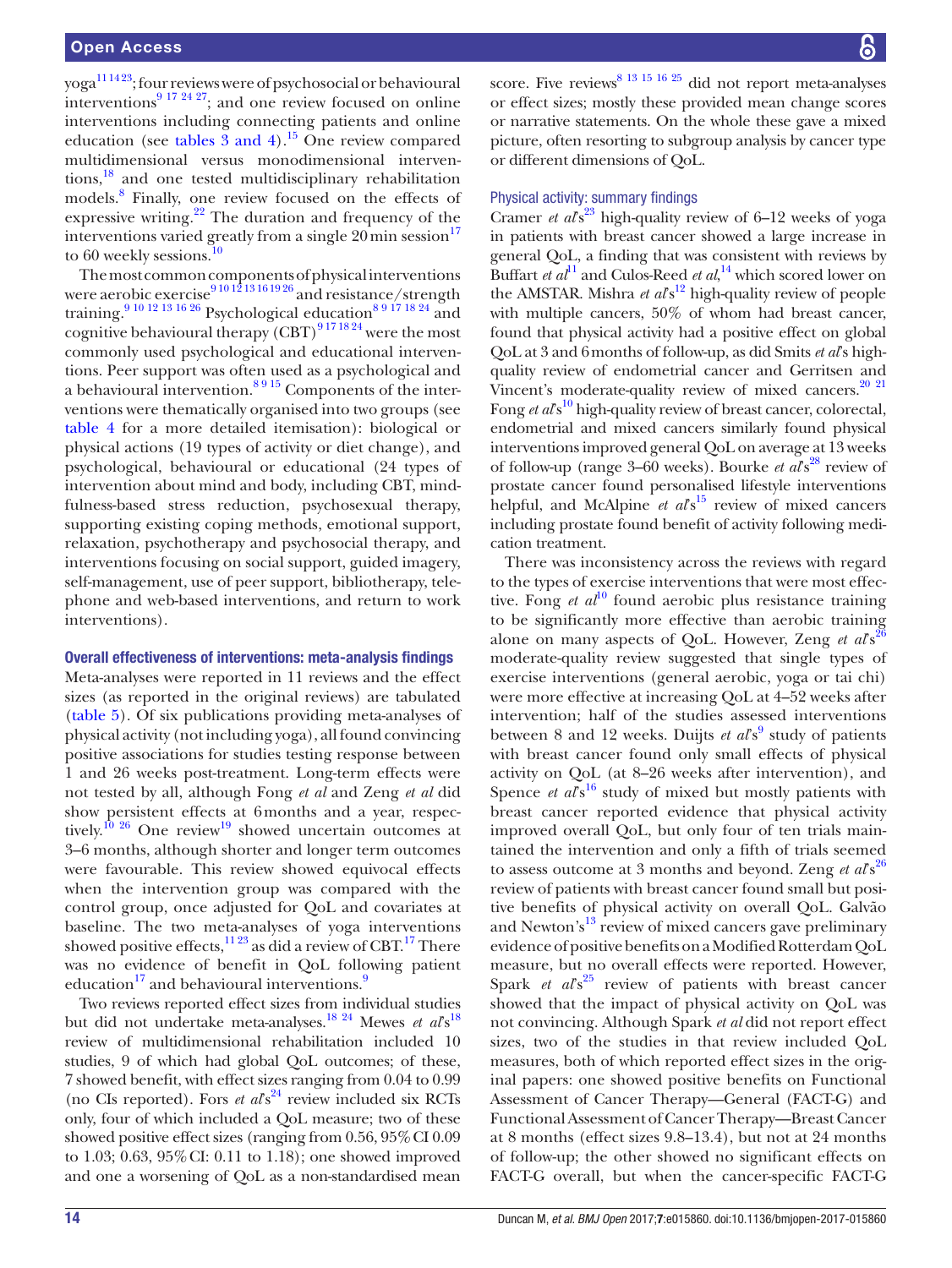<span id="page-14-0"></span>

| Table 4                                          | Components of the interventions by study               |                                                              |                               |                                   |                               |                              |                               |                             |                                    |                                        |                              |                                 |                              |                                                         |           |                              |                               |                                        |                             | <u>စ</u>           |
|--------------------------------------------------|--------------------------------------------------------|--------------------------------------------------------------|-------------------------------|-----------------------------------|-------------------------------|------------------------------|-------------------------------|-----------------------------|------------------------------------|----------------------------------------|------------------------------|---------------------------------|------------------------------|---------------------------------------------------------|-----------|------------------------------|-------------------------------|----------------------------------------|-----------------------------|--------------------|
|                                                  | Cramer Fong<br>et al <sup>23</sup> et al <sup>10</sup> | Khan<br>et al <sup>e</sup><br>Buffart<br>et a/ <sup>11</sup> | Mishra<br>et a/ <sup>12</sup> | Culos-Reed<br>et al <sup>14</sup> | Bourke<br>et al <sup>28</sup> | Duijts<br>et al <sup>e</sup> | Ferrer<br>et al <sup>19</sup> | Fors<br>et al <sup>24</sup> | Galvão and<br>Newton <sup>13</sup> | Gerritsen and<br>Vincent <sup>20</sup> | Huang<br>et al <sup>27</sup> | McAlpine<br>et a/ <sup>15</sup> | Mewes<br>et al <sup>18</sup> | Osborn Smits<br>et al <sup>17</sup> et al <sup>21</sup> |           | Spark<br>et al <sup>25</sup> | Spence<br>et al <sup>16</sup> | Zachariae and<br>O'Toole <sup>22</sup> | Zeng<br>et al <sup>26</sup> |                    |
| Physical                                         |                                                        |                                                              |                               |                                   |                               |                              |                               |                             |                                    |                                        |                              |                                 |                              |                                                         |           |                              |                               |                                        |                             |                    |
| Aerobic                                          | $\bullet$                                              |                                                              | $\bullet$                     |                                   | $\bullet$                     |                              | $\bullet$                     |                             | $\bullet$                          |                                        |                              |                                 |                              |                                                         | $\bullet$ |                              | $\bullet$                     |                                        | $\bullet$                   |                    |
| Aerobic and<br>resistance                        |                                                        |                                                              | $\bullet$                     |                                   | $\bullet$                     |                              |                               |                             |                                    |                                        |                              |                                 |                              |                                                         |           |                              |                               |                                        | Ξ                           |                    |
| Resistance                                       |                                                        |                                                              | $\bullet$                     |                                   | $\bullet$                     |                              |                               |                             | $\bullet$                          |                                        |                              |                                 |                              |                                                         |           |                              |                               |                                        | $\bullet$                   |                    |
| Aquatic exercise                                 |                                                        |                                                              | $\bullet$                     |                                   |                               |                              |                               |                             |                                    |                                        |                              |                                 |                              |                                                         |           |                              |                               |                                        |                             |                    |
| Cardiovascular<br>programme                      |                                                        |                                                              |                               |                                   |                               |                              |                               |                             | $\bullet$                          |                                        |                              |                                 |                              |                                                         |           |                              |                               |                                        | $\bullet$                   |                    |
| Oycling                                          |                                                        |                                                              |                               |                                   |                               |                              |                               |                             | $\bullet$                          |                                        |                              |                                 |                              |                                                         |           |                              | $\bullet$                     |                                        |                             |                    |
| Dance movement                                   |                                                        |                                                              |                               |                                   |                               |                              |                               |                             |                                    |                                        |                              |                                 |                              |                                                         |           |                              |                               |                                        |                             |                    |
| Enhanced standard<br>care                        |                                                        |                                                              |                               |                                   | $\bullet$                     |                              |                               |                             |                                    |                                        |                              |                                 |                              |                                                         |           |                              |                               |                                        |                             |                    |
| Exercise not<br>specified                        |                                                        | $\bullet$                                                    |                               |                                   |                               |                              |                               |                             |                                    |                                        |                              |                                 | $\bullet$                    |                                                         | $\bullet$ | $\bullet$                    |                               |                                        |                             |                    |
| Expressive writing                               |                                                        |                                                              |                               |                                   |                               |                              |                               |                             |                                    |                                        |                              |                                 |                              |                                                         |           |                              |                               | $\bullet$                              |                             |                    |
| METs targeted                                    |                                                        |                                                              |                               |                                   |                               |                              | $\bullet$                     |                             |                                    |                                        |                              |                                 |                              |                                                         |           |                              |                               |                                        |                             |                    |
| Dietary intervention                             |                                                        |                                                              |                               |                                   |                               |                              |                               |                             |                                    |                                        |                              |                                 |                              |                                                         | $\bullet$ | $\bullet$                    |                               |                                        |                             |                    |
| Pilates                                          |                                                        |                                                              | $\bullet$                     |                                   |                               |                              |                               |                             |                                    |                                        |                              |                                 |                              |                                                         |           |                              |                               |                                        |                             |                    |
| Resistance/strength<br>training                  |                                                        |                                                              |                               |                                   |                               |                              |                               |                             |                                    | $\bullet$                              |                              |                                 |                              |                                                         | $\bullet$ |                              |                               |                                        |                             |                    |
| Running                                          |                                                        |                                                              | $\bullet$                     |                                   |                               |                              |                               |                             |                                    |                                        |                              |                                 |                              |                                                         |           |                              |                               |                                        |                             |                    |
| Self-management<br>exercise                      |                                                        |                                                              |                               |                                   |                               |                              |                               |                             |                                    |                                        |                              |                                 |                              |                                                         |           |                              |                               |                                        |                             |                    |
| Stretching/<br>flexibility exercises             |                                                        |                                                              |                               |                                   |                               |                              |                               |                             | $\bullet$                          |                                        |                              |                                 |                              |                                                         |           |                              | $\bullet$                     |                                        | $\bullet$                   |                    |
| Swimming                                         |                                                        |                                                              |                               |                                   |                               |                              |                               |                             |                                    |                                        |                              |                                 |                              |                                                         |           |                              |                               |                                        |                             |                    |
| Tai chi                                          |                                                        |                                                              | $\bullet$                     |                                   |                               |                              |                               |                             |                                    |                                        |                              |                                 |                              |                                                         |           |                              |                               |                                        | $\bullet$                   |                    |
| Treadmill                                        |                                                        |                                                              |                               |                                   |                               |                              |                               |                             |                                    |                                        |                              |                                 |                              |                                                         |           |                              | $\bullet$                     |                                        |                             |                    |
| Walking                                          |                                                        |                                                              | $\bullet$                     |                                   |                               |                              |                               |                             | $\bullet$                          | $\bullet$                              |                              |                                 |                              |                                                         |           |                              | $\bullet$                     |                                        |                             |                    |
| Weight training                                  |                                                        |                                                              |                               |                                   |                               |                              |                               |                             |                                    |                                        |                              |                                 |                              |                                                         |           |                              |                               |                                        |                             |                    |
| Yoga/meditation                                  | $\bullet$                                              | $\bullet$                                                    | $\bullet$                     | $\bullet$                         |                               |                              |                               |                             |                                    |                                        |                              |                                 |                              |                                                         |           |                              |                               |                                        | $\bullet$                   |                    |
| Qigong                                           |                                                        |                                                              | $\bullet$                     |                                   |                               |                              |                               |                             |                                    |                                        |                              |                                 |                              |                                                         |           |                              |                               |                                        |                             |                    |
| Psychological,<br>educational and<br>behavioural |                                                        |                                                              |                               |                                   |                               |                              |                               |                             |                                    |                                        |                              |                                 |                              |                                                         |           |                              |                               |                                        |                             |                    |
| Body mind                                        |                                                        |                                                              |                               |                                   |                               |                              |                               |                             |                                    |                                        |                              |                                 |                              |                                                         |           |                              |                               |                                        |                             |                    |
| Cognitive<br>behavioural stress<br>therapy       |                                                        |                                                              |                               |                                   | $\bullet$                     |                              |                               |                             |                                    |                                        |                              |                                 |                              |                                                         |           |                              |                               |                                        |                             | <b>Open Access</b> |
| Cognitive<br>behavioural therapy                 |                                                        |                                                              |                               |                                   |                               |                              |                               | $\bullet$                   |                                    |                                        |                              |                                 | $\bullet$                    | $\bullet$                                               | $\bullet$ |                              |                               |                                        |                             |                    |
|                                                  |                                                        |                                                              |                               |                                   |                               |                              |                               |                             |                                    |                                        |                              |                                 |                              |                                                         |           |                              |                               | Continued                              |                             |                    |

<u>ା ∩</u>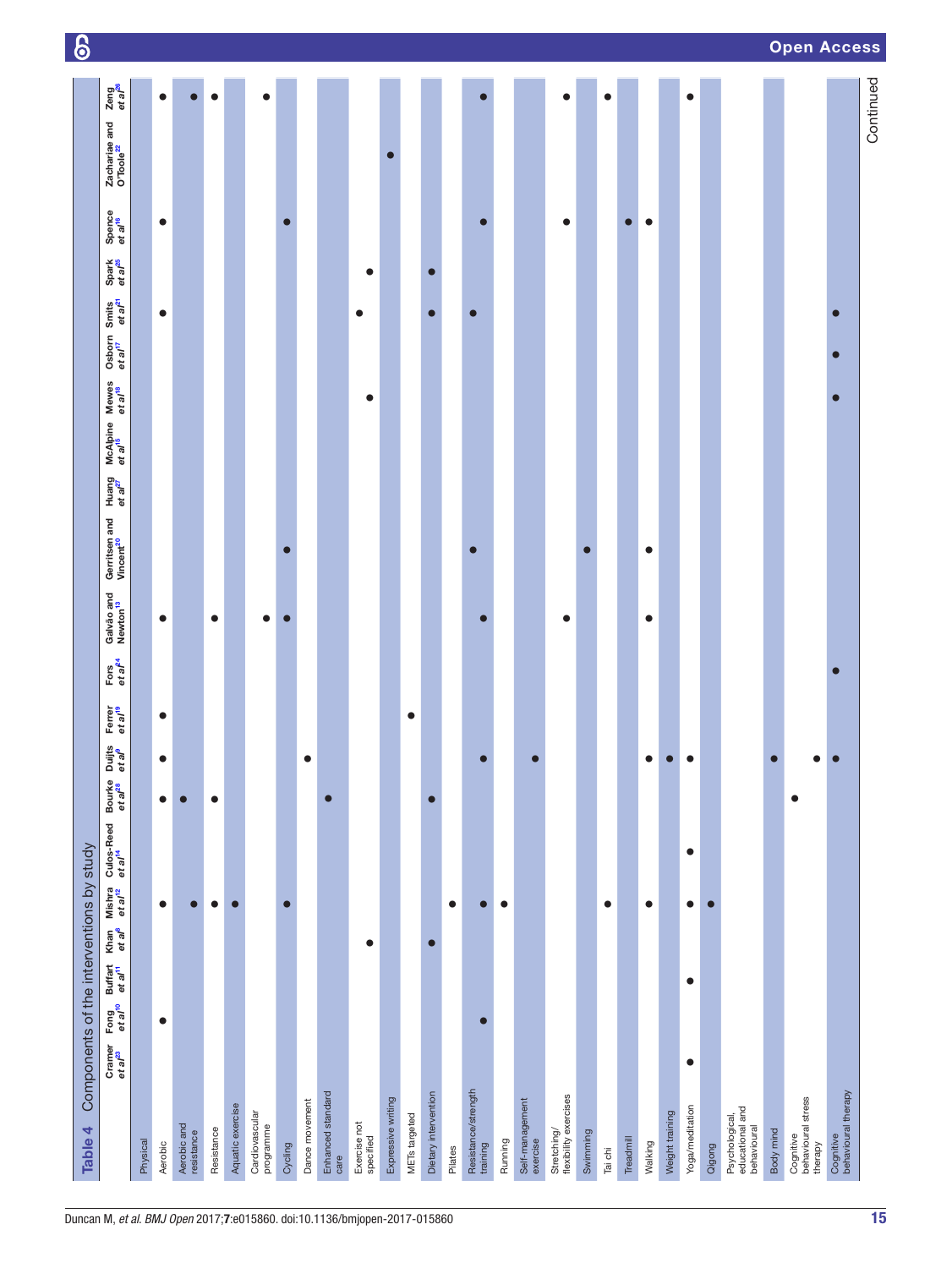|           | <b>Open Access</b>                                      |                     |                          |                                  |               |                   |               |                |                  |                                                    |                              |                             |                                    |               |                         |                                 |                |                   |                  |                            |              |                  |                                      |              |            |                   |                                                  |                     | <u>စ</u>  |
|-----------|---------------------------------------------------------|---------------------|--------------------------|----------------------------------|---------------|-------------------|---------------|----------------|------------------|----------------------------------------------------|------------------------------|-----------------------------|------------------------------------|---------------|-------------------------|---------------------------------|----------------|-------------------|------------------|----------------------------|--------------|------------------|--------------------------------------|--------------|------------|-------------------|--------------------------------------------------|---------------------|-----------|
|           | Zeng<br>et al <sup>26</sup>                             |                     |                          |                                  |               |                   |               |                |                  |                                                    |                              |                             |                                    |               |                         |                                 |                |                   |                  |                            |              |                  |                                      |              |            |                   |                                                  |                     | Continued |
|           | Zachariae and<br>O'Toole <sup>22</sup>                  |                     |                          |                                  |               |                   |               |                |                  |                                                    |                              |                             |                                    |               |                         |                                 |                |                   |                  |                            |              |                  |                                      |              |            |                   |                                                  |                     |           |
|           | Spence<br>et al <sup>16</sup>                           |                     |                          |                                  |               |                   |               |                |                  |                                                    |                              |                             |                                    |               |                         |                                 |                |                   |                  |                            |              |                  |                                      |              | $\bullet$  |                   |                                                  |                     |           |
|           | Spark<br>et al <sup>25</sup>                            |                     |                          |                                  |               |                   |               |                |                  |                                                    |                              |                             |                                    |               |                         |                                 |                |                   |                  |                            |              |                  |                                      | $\bullet$    | $\bullet$  |                   |                                                  | $\bullet$           |           |
|           | Osborn Smits<br>et al <sup>17</sup> et al <sup>21</sup> |                     |                          |                                  |               |                   |               |                |                  |                                                    |                              |                             |                                    |               |                         |                                 |                |                   |                  |                            |              |                  |                                      | $\bullet$    | $\bullet$  |                   |                                                  |                     |           |
|           |                                                         |                     |                          |                                  |               |                   |               |                |                  |                                                    |                              |                             |                                    |               |                         |                                 |                |                   | $\bullet$        | $\bullet$                  |              |                  |                                      |              |            |                   |                                                  |                     |           |
|           | Mewes<br>et a/ <sup>18</sup>                            |                     |                          |                                  |               |                   |               |                |                  |                                                    |                              |                             |                                    | $\bullet$     |                         | $\bullet$                       |                |                   | $\bullet$        | $\bullet$                  |              |                  |                                      |              |            | $\bullet$         |                                                  |                     |           |
|           | McAlpine<br>et al <sup>16</sup>                         |                     |                          |                                  |               |                   |               |                |                  |                                                    |                              |                             |                                    |               |                         |                                 |                |                   |                  |                            | Г            |                  |                                      |              |            |                   |                                                  |                     |           |
|           | Huang<br>et al <sup>27</sup>                            |                     |                          |                                  |               |                   |               |                |                  | $\bullet$                                          |                              |                             |                                    |               |                         |                                 |                |                   |                  |                            |              |                  |                                      |              |            |                   |                                                  |                     |           |
|           | Gerritsen and<br>Vincent <sup>20</sup>                  |                     |                          |                                  |               |                   |               |                |                  |                                                    |                              |                             |                                    |               |                         |                                 |                |                   |                  |                            |              |                  |                                      |              |            |                   |                                                  |                     |           |
|           | Galvão and<br>Newton <sup>13</sup>                      |                     |                          |                                  |               |                   |               |                |                  |                                                    |                              |                             |                                    |               |                         |                                 |                |                   |                  |                            |              |                  |                                      |              |            |                   |                                                  |                     |           |
|           | Fors<br>et al <sup>24</sup>                             |                     |                          |                                  |               | $\bullet$         |               |                |                  |                                                    |                              |                             |                                    |               |                         |                                 |                |                   |                  | $\bullet$                  |              |                  | $\bullet$                            |              |            |                   |                                                  |                     |           |
|           | Ferrer<br>et al <sup>19</sup>                           |                     |                          |                                  |               |                   |               |                |                  |                                                    |                              |                             |                                    |               |                         |                                 |                |                   |                  |                            |              |                  |                                      |              |            |                   |                                                  |                     |           |
|           | Duijts<br>et a <i>l</i> <sup>e</sup>                    |                     |                          |                                  |               |                   |               |                |                  |                                                    |                              |                             |                                    |               |                         |                                 |                |                   |                  |                            |              |                  |                                      |              |            |                   |                                                  |                     |           |
|           | Bourke<br>et al <sup>28</sup>                           |                     |                          |                                  |               |                   |               |                |                  |                                                    |                              |                             |                                    |               |                         |                                 |                |                   |                  | $\bullet$                  |              |                  | Г                                    | $\bullet$    |            |                   |                                                  |                     |           |
|           | Culos-Reed<br>et al <sup>14</sup>                       |                     |                          |                                  |               |                   |               |                |                  |                                                    |                              |                             |                                    |               |                         |                                 |                |                   |                  |                            |              |                  |                                      |              |            |                   |                                                  |                     |           |
|           | Mishra<br>et al <sup>12</sup>                           |                     |                          |                                  |               |                   |               |                |                  |                                                    |                              |                             |                                    |               |                         |                                 |                |                   |                  |                            |              |                  |                                      | $\bullet$    |            |                   |                                                  |                     |           |
|           | Khan<br>et al <sup>8</sup>                              |                     |                          |                                  |               |                   |               |                |                  |                                                    |                              |                             |                                    |               |                         |                                 |                |                   |                  | $\bullet$                  |              |                  |                                      | $\bullet$    | $\bullet$  | $\bullet$         |                                                  |                     |           |
|           | Buffart<br>et al <sup>ri</sup>                          |                     |                          |                                  |               |                   |               |                |                  |                                                    |                              |                             |                                    |               |                         |                                 |                |                   |                  |                            |              |                  | $\bullet$                            |              |            |                   |                                                  | $\bullet$           |           |
|           | Fong<br>et al <sup>10</sup>                             |                     |                          |                                  |               |                   |               |                |                  |                                                    |                              |                             |                                    |               |                         |                                 |                |                   |                  |                            |              |                  |                                      |              |            |                   |                                                  |                     |           |
| Continued | Cramer<br>et al <sup>23</sup>                           |                     |                          |                                  |               |                   |               |                |                  |                                                    |                              |                             |                                    |               |                         |                                 |                |                   |                  |                            |              |                  |                                      |              |            |                   |                                                  |                     |           |
|           |                                                         |                     |                          |                                  |               |                   |               |                |                  |                                                    |                              |                             |                                    |               |                         |                                 |                |                   |                  |                            |              |                  |                                      |              |            |                   |                                                  |                     |           |
| Table 4   |                                                         | Cognitive G therapy | psychosexual<br>Combined | Comprehensive<br>coping strategy | Coping skills | Emotional support | Group therapy | Guided imagery | Image consultant | Mindfulness-based<br>stress reduction<br>programme | Motivational<br>interviewing | Problem-solving<br>training | Progressive<br>relaxation training | Psychotherapy | Psychosocial<br>therapy | Return to work<br>interventions | Social support | Stress management | Health education | Psychological<br>education | Peer support | Mode of delivery | Compact discs/<br>manuals/<br>videos | Face to face | Home-based | Inpatient setting | Multidisciplinary<br>rehabilitation<br>programme | Printed information |           |

Q.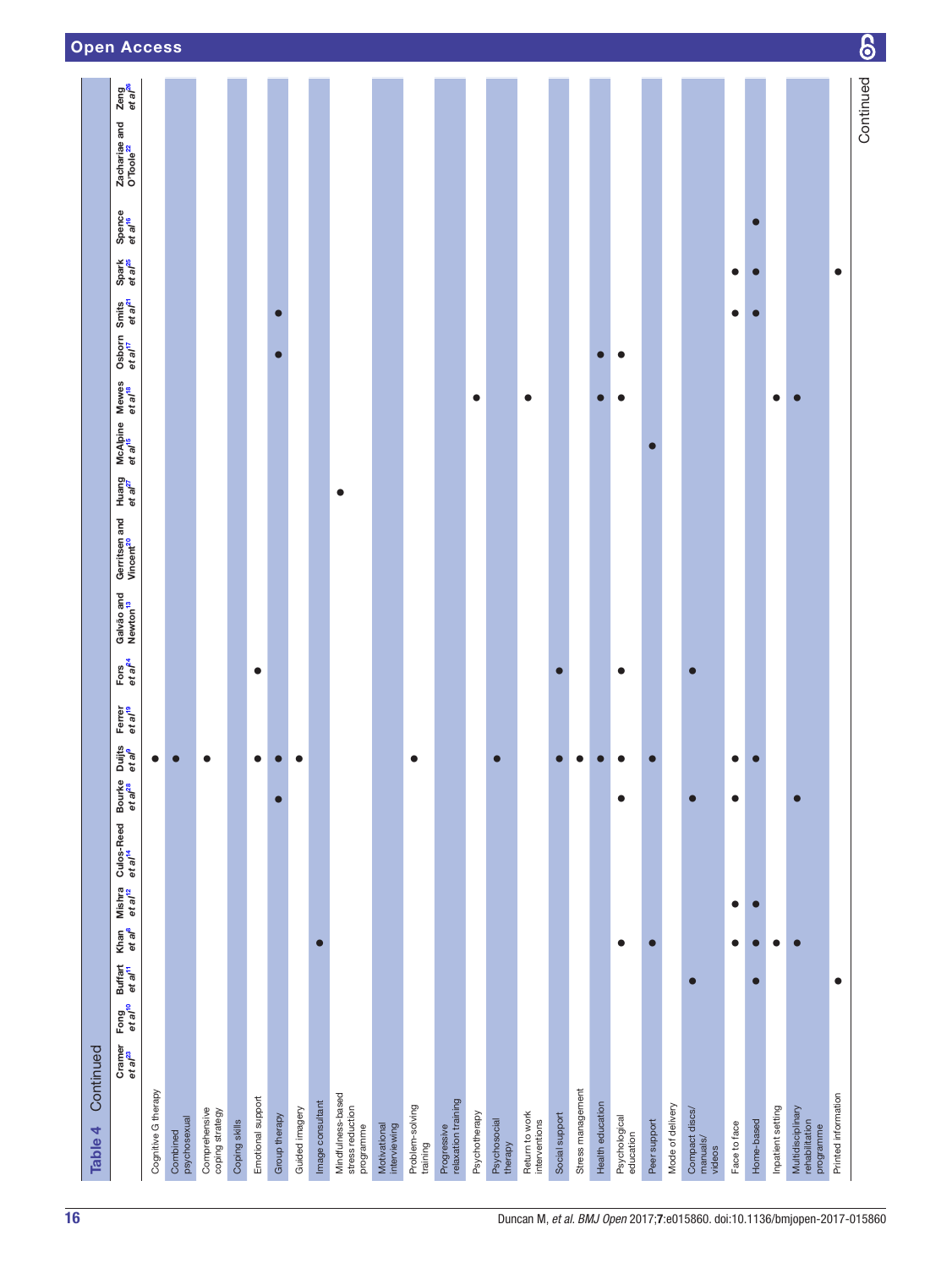was assessed at 6-month follow-up, there was benefit (4.9,  $0.2-9.6$ ). Ferrer *et al*'s<sup>[19](#page-20-11)</sup> study of breast, prostate, endometrial, head and neck, ovarian cancers and lymphoma found small but positive effects of exercise at long-term follow-up on multiple measures of QoL. The efficacy of the interventions appeared greater with shorter duration treatments, and if exercise was supervised. Aerobic inten sity predicted improvements in QoL.

#### Psychological and behavioural interventions: summary findings

Only one of the reviews of psychological and behavioural interventions was classified as high quality: Huang *et al*<sup>27</sup> meta-analysis of patients with breast cancer showed that mindfulness-based stress reduction programmes had a significant effect in improving overall QoL. Duijts *et al*<sup>s[9](#page-20-10)</sup> review, on the other hand, concluded that behavioural techniques such as problem solving, stress management and CBT did not significantly improve health-related QoL. Nevertheless, Fors *et al*<sup>[24](#page-20-13)</sup> review of patients with breast cancer showed CBT improved QoL. No meta-analysis or overall effect sizes were reported due to heterogeneity. Further support for CBT came from Osborn *et al*<sup>17</sup> review of group and individually delivered CBT for mixed cancers; individual interventions were more effective than group-based treatment. CBT showed both short-term<sup>[24](#page-20-13)</sup> and longterm improvements in  $QoL$ <sup>17</sup> Five primary papers in one review assessed the effect of social and emotional support as an intervention, four of them finding no effect, and one reporting a significant improvement in QoL on one measure[.24](#page-20-13) There was no evidence that psychosocial education increased OoL.<sup>1724</sup>

#### Multidimensional and multidisciplinary rehabilitation

Khan *et al*<sup>[8](#page-20-17)</sup> high-quality review of patients with breast cancer included just two studies, only one of which provided low-level evidence that multidisciplinary rehabilitation improved participation and social activities. The other showed no significant effects. Mewes *et al*<sup>8[18](#page-20-19)</sup> moderate-quality review of breast and other cancers treated by inpatient multidisciplinary rehabilitation demonstrated no differences between multidimensional and single-dimension interventions, with benefits of both on physical outcomes. Bourke *et al*<sup>828</sup> review of prostate cancer survivors examined the effectiveness of multidisci plinary approaches based on findings from three primary studies. They concluded that such interventions showed small benefits for QoL, typically when they involved a smaller number of health professionals, thus allowing more focused tailoring of the interventions.

# Intervention modality

The effectiveness of online educational interventions was unclear. McAlpine *et al*<sup>15</sup> review of lung, prostate, head and neck and a smaller number of mixed cancers showed equivocal findings. There were benefits to online education and message boards, but mixed effects for interactive websites, and worse outcomes from one study on email interventions. One interesting review was of expressive

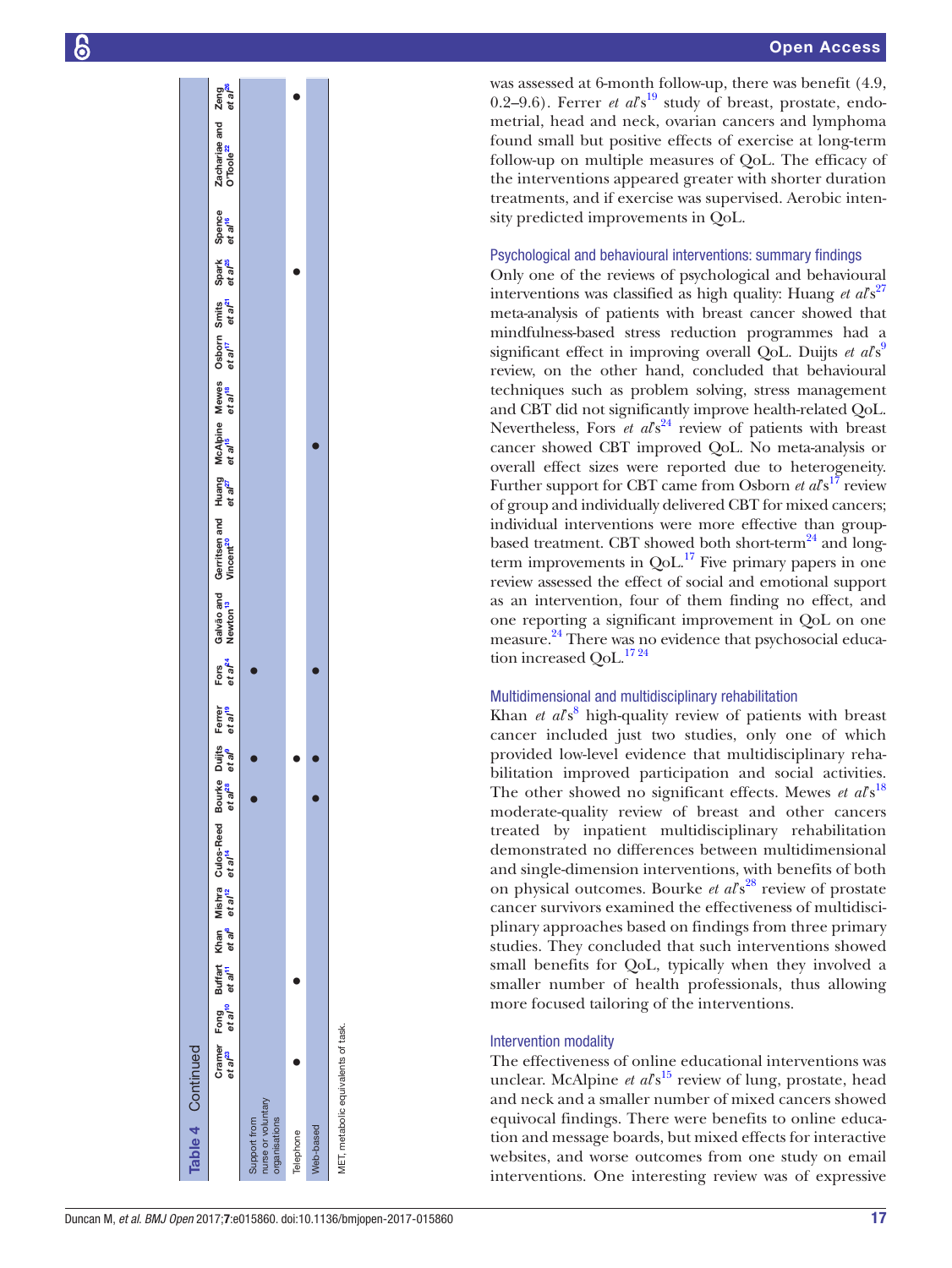| Table 5                             | Reported effect size from meta-analyses in reviews |                                                                                                                                                                                                                               |                                                                                        |                                               |
|-------------------------------------|----------------------------------------------------|-------------------------------------------------------------------------------------------------------------------------------------------------------------------------------------------------------------------------------|----------------------------------------------------------------------------------------|-----------------------------------------------|
| Authors                             | Intervention                                       | Type of effect size reported                                                                                                                                                                                                  | Reported effect size                                                                   | <b>Overall finding</b>                        |
| Buffart et al <sup>11*</sup>        | Yoga                                               | (7 studies)<br>General QoL<br>SMD                                                                                                                                                                                             | 0.37, 0.11 to 0.62                                                                     | $\ddot{}$                                     |
| Cramer et al <sup>23*</sup>         | Yoga                                               | (4 studies)<br>Global QoL<br>SMD                                                                                                                                                                                              | 0.62, 0.04 to 1.21                                                                     | $^{+}$                                        |
| Ferrer et al <sup>19</sup> †‡       | Exercise                                           | Intervention versus control, adjusted for baseline<br>Intervention versus control adjusted for baseline<br>All intervention groups (immediate FU)<br>All intervention groups<br>SMD (78 studies)<br>Delayed FU<br>differences | 0.20, -0.058 to 0.46<br>0.34, 0.24 to 0.43<br>0.24, 0.12 to 0.35<br>0.42, 0.23 to 0.61 | $\ddot{}$<br>$\ddot{}$<br>$\, +$<br>$\ddot{}$ |
| Fong et al <sup>10</sup>            | Exercise                                           | 2 studies<br>9 studies                                                                                                                                                                                                        | 22.1, 16.8 to 27.4<br>3.4, 0.4 to 6.4                                                  | $\ddot{}$<br>$\ddot{}$                        |
| Gerritsen and Vincent <sup>20</sup> | Exercise                                           | SMD: intervention versus control                                                                                                                                                                                              | 5.55, 3.19 to 7.9                                                                      | $\ddot{}$                                     |
| Mishra et al <sup>12*</sup>         | Exercise                                           | SMD: baseline to after intervention (11 studies)<br>Follow-up of 3-6 months<br>(181 participants)                                                                                                                             | $0.14, -0.38$ to 0.66<br>0.48, 0.16 to 0.81                                            | $\ddot{}$                                     |
|                                     |                                                    | 6-month follow-up<br>(115 participants)<br>(2 studies)                                                                                                                                                                        | 0.46, 0.09 to 0.84                                                                     | $\ddot{}$                                     |
| Zeng et al <sup>26</sup>            | Exercise                                           | Standardised mean difference (overall)<br>(6 studies)                                                                                                                                                                         | 0.70, 0.21 to 1.19                                                                     | $\boldsymbol{+}$                              |
|                                     |                                                    | Cancer-specific<br>(10 studies)                                                                                                                                                                                               | 0.38, 0.03 to 0.74                                                                     | $\ddot{}$                                     |
| Duijts et al <sup>9</sup>           | Exercise                                           | SMD (or Hedges' g for small sample size, with<br>adjustment) (27 studies)                                                                                                                                                     | $0.298$ , $0.117$ to $0.479$ , $P=0.001$                                               | $\ddot{}$                                     |
|                                     | Behavioural intervention                           |                                                                                                                                                                                                                               | $0.045, -0.044$ to 0.135, P=0.322                                                      | Uncertain                                     |
| Osborn et al <sup>17</sup>          | CBT                                                | overall<br>(11 studies)<br>SMD                                                                                                                                                                                                | $0.91, 0.38$ to $1.44, P < 0.01$                                                       | $^{+}$                                        |
|                                     |                                                    | Short term (<8weeks)                                                                                                                                                                                                          | 1.45, 0.43 to 2.47                                                                     | $^{+}$                                        |
|                                     |                                                    | Long term (>8weeks)                                                                                                                                                                                                           | 0.26, 0.06 to 0.46                                                                     | $\overline{+}$                                |
|                                     |                                                    | Individual CBT<br>(7 studies)                                                                                                                                                                                                 | 0.95, -0.367 to 1.536                                                                  | $\ddot{}$                                     |
|                                     |                                                    | Individual versus group CBT<br>$(1$ study)                                                                                                                                                                                    | $0.37, -0.02$ to $0.75$                                                                | Uncertain                                     |
|                                     |                                                    |                                                                                                                                                                                                                               |                                                                                        | Continued                                     |

Open Access

 $\delta$ 

<span id="page-17-0"></span>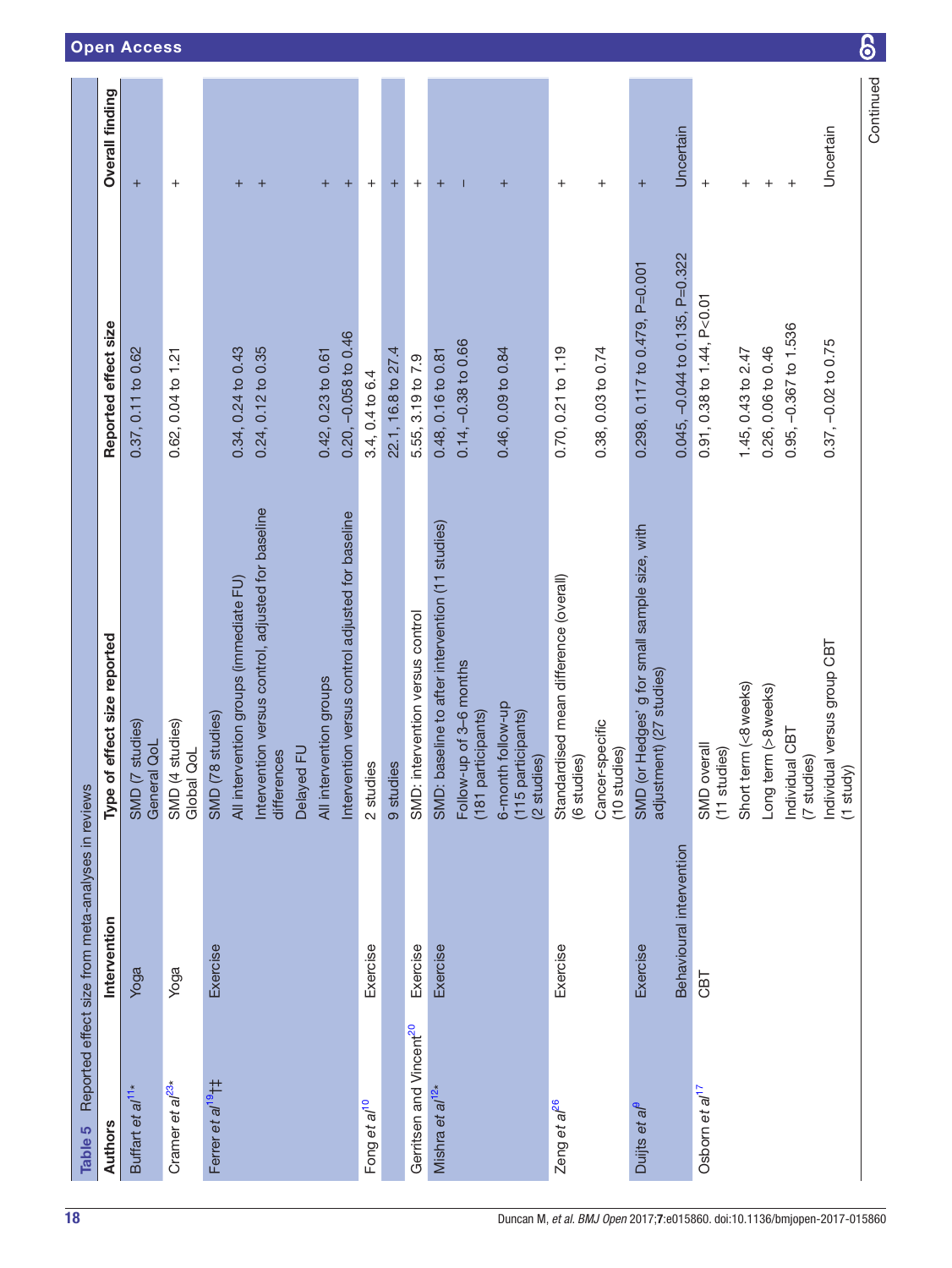| Table 5 Continued                                             |                                                                                                                                                       |                                    |                           |                        |
|---------------------------------------------------------------|-------------------------------------------------------------------------------------------------------------------------------------------------------|------------------------------------|---------------------------|------------------------|
| <b>Authors</b>                                                | Intervention                                                                                                                                          | of effect size reported<br>Type (  | Reported effect size      | <b>Overall finding</b> |
|                                                               | Patient education                                                                                                                                     | $(1$ study)                        | $-0.04$ , $-0.38$ to 0.29 | ı                      |
| Smits et al <sup>et</sup>                                     | Lifestyle interventions                                                                                                                               | SMD                                |                           |                        |
|                                                               |                                                                                                                                                       | 3 months                           | 1.16, -5.91 to 8.23       |                        |
|                                                               |                                                                                                                                                       | <b>6</b> months                    | $2.48, -4.63$ to 9.58     |                        |
| Zachariae and O'Toole <sup>22</sup>                           | Expressive writing                                                                                                                                    | Hedges's g                         | $0.09, -0.5$ to $0.24$    |                        |
| tRandom effects assumption.<br>Reviews rated as high quality. | ‡Findings sustained for random or fixed effects, random effects reported.<br>CBT, cognitive behavioural therapy; FU, follow up; QoL, quality of life; | SMD, Standardised Mean Difference. |                           |                        |

writing interventions, but this found no benefit on QoL, although small effects would be undetected. $^{22}$  $^{22}$  $^{22}$  Individuals with low levels of emotional support appeared to benefit more than others.

# Adverse effects

Five reviews<sup>11</sup><sup>12</sup><sup>15</sup><sup>23</sup><sup>26</sup> included reports of adverse events. Of four studies in Buffart *et al*<sup>s1</sup> review, one reported back spasm in a yoga class in a patient with a history of back problems. In Cramer *et al*'s<sup>23</sup> review of three studies reporting adverse events, there was one adverse event (back spasm) in 138 patients. McAlpine *et al*<sup>15</sup> review included two studies that reported adverse effects of online support groups. One of these reported tran sient helplessness, anxiety, confusion and depression at 6months, while the other showed poorer QoL despite high levels of reported satisfaction. Zeng *et al*<sup>826</sup> review of 25 trials found one study with reports of exercise-re lated lymphoedema. In Mishra *et al*<sup>812</sup> review, six studies reported adverse effects including lymphoedema, gynae cological complications and influenza in the exercise group. One study reported back, knee and hip problems. Three participants in one study reported thrombosis and infection following exercise interventions. Another study found hip pain, sciatica, arm discomfort (n=4), knee discomfort (n=10), ankle discomfort (n=3), and foot discomfort (n=8) with asymptomatic ischaemia and conduction problems on ECG. A further study reported lung metastases, pulmonary embolism and palpitations. Another study reported soft tissue injury following exercise, and cholecystitis following stroke. Cancer recurrence, although not a direct effect of interventions, was common and another reason to stop participation in the research.

# **DISCUSSION**

# Main findings

Twenty-one reviews were included and showed a lack of definitive and consistent evidence across 465 primary studies, of which 362 were RCTs. In part this is explained by substantial variation in study designs and outcome measures used to indicate QoL. All systematic reviews of physical activity demonstrated improved overall QoL, but few studies assessed long-term outcomes beyond 3 months, and even fewer assessed outcomes beyond a year after the intervention. More focused research and a consistent approach are required to explore the effect on the subdomains of  $QoL$ .<sup>12</sup> A higher quality review suggests that aerobic plus resistance training provides maximum improvements in  $QoL$ <sup>10</sup> There was more evidence of physical rather than psychological or other types of interventions.

One of the included reviews for psychological or behavioural interventions was of high quality. $27$  CBT is effective for improving QoL in the short and long  $term$ ,  $^{17}$   $^{24}$  especially when provided as an individual intervention.<sup>[17](#page-20-21)</sup> There is not much evidence to support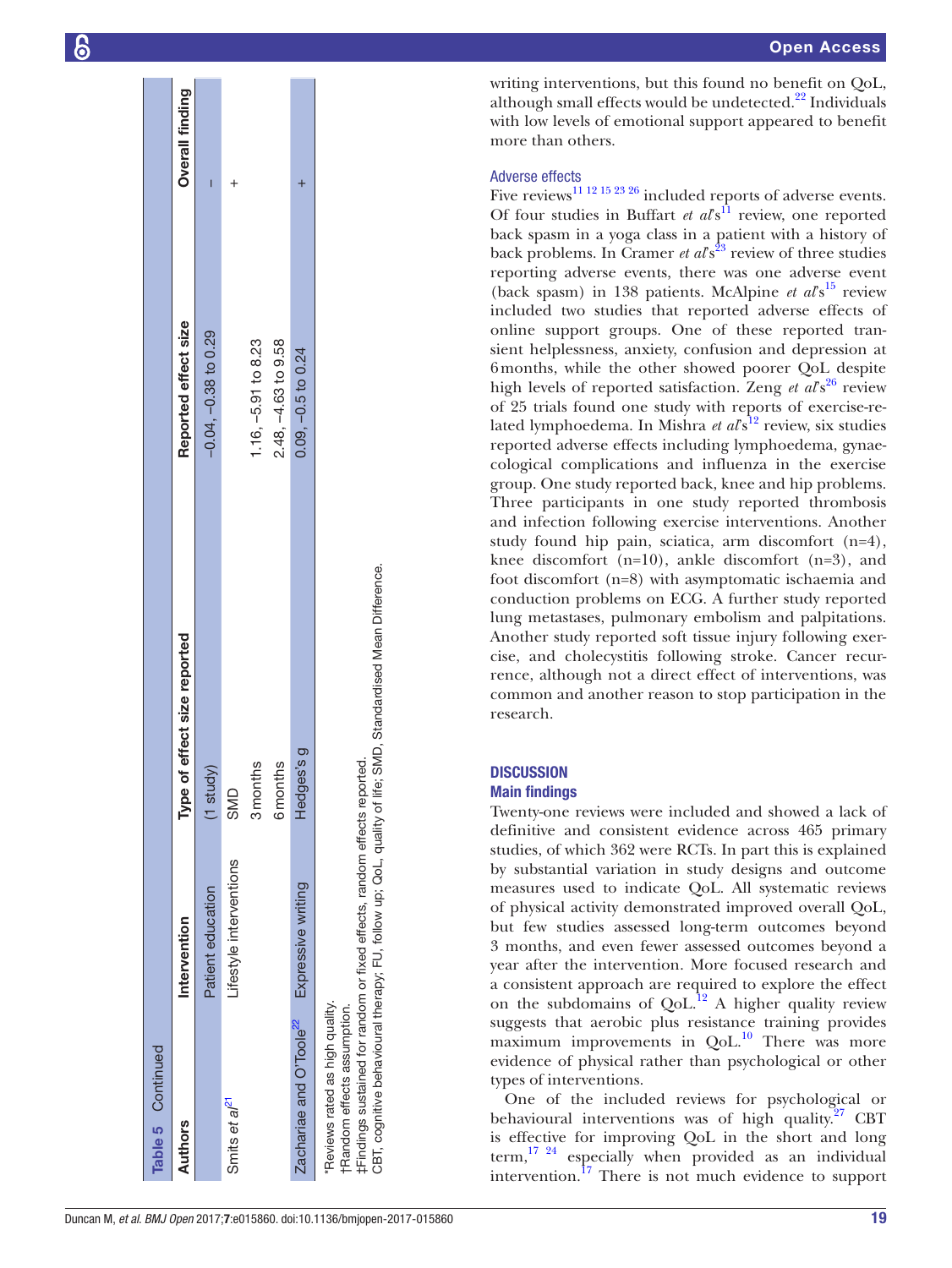Interventions were offered to patients based on their diagnosis of cancer, rather than low QoL, which may have led to underestimation of potential beneficial effects. Future research should consider the effectiveness of interventions targeting people living beyond all types of cancer and with poor overall QoL.

# **CONCLUSIONS**

Systematic reviews of patients with cancer and their QoL showed that effective interventions included physical activity, CBT and mindfulness-based stress reduction training. Personalised lifestyle interventions showed promise, as did social and emotional support. Educational and information provision appears ineffective, and there were few studies of electronic interventions. Currently, there is no standard study design, outcome selection or reporting convention adopted across these reviews. No single intervention can be recommended to those patients with a poor QoL following cancer treatment as interventions were not targeting poorer QoL, but cancer survivors in general.

#### Author affiliations

<sup>1</sup> Academic Psychological Medicine, Wolfson Institute of Preventive Medicine, Barts and The London School of Medicine and Dentistry, Queen Mary University of London, London, UK

<sup>2</sup> Centre for Psychiatry, Barts and The London School of Medicine and Dentistry, Queen Mary University of London, London, UK

<sup>3</sup>Blizard Institute, National Bowel Research Centre, Queen Mary University of London, London, UK

4 Department of Colorectal Surgery, The Royal London Hospital, Barts Health NHS Trust, London, UK

<sup>5</sup>University College Hospitals, NHS Foundation Trust and UCLH Biomedical Research Centre, London, UK

<sup>6</sup> Marie Curie Palliative Research Department, Division of Psychiatry, University College Medical School, London, UK

<sup>7</sup> Cancer Research Group, Sheffield Hallam University, Sheffield, UK

<sup>8</sup>Health & Wellbeing, Sheffield Hallam University, Sheffield

<sup>9</sup> Centre for Tumour Biology, Barts Cancer Institute - Queen Mary University of London, London, UK

 $^{10}$ Department of Psychological Medicine, King's College London, Denmark Hill, King's College, London, UK

 $11$ Centre for Primary Care and Public Health, Blizard Institute, Barts and The London School of Medicine and Dentistry, London, UK

<sup>12</sup>Wolfson Institute of Preventive Medicine, Barts and The London School of Medicine and Dentistry, Queen Mary University of London, London, UK

Acknowledgements We thank Miriam Harris, Adrienne Morgan, and Louisa Smalley for helpful analysis and comments in the design, planning and delivery of the research including this review, and in the construction of SURECAN dissemination plans and the design of a future trial.

Collaborators SURECAN Investigators and Research Group.

Contributors KB as PI for the review designed the review and prepared the review section for the original grant application, which overall was led by PDW. Input on design was provided by all authors (KB, MD, JD, RR, LJ, LB, AM, TC, MAT, SCT, AK, PDW) and PPI experts (Miriam Harris, Adrienne Morgan, and Louisa Smalley) in steering groups during preparation of the funding application and throughout the project; more specific additional input to design was provided by PDW and SCT. MD

comparative effectiveness of intervention modalities such as group versus individual, monodimensional versus multidimensional or multidisciplinary; further work is needed to examine these different approaches. Given the accessibility of social media and its popularity, the findings that email contact was related to poorer QoL need further investigation; although interactive websites were beneficial, the overall findings about digital interventions were equivocal.

#### **Limitations**

The current review has some limitations in the methodology. Studies not in English and grey literature were not included due to time constraints as the review was undertaken as part of a programme development grant to inform the design of a future research programme application.

We encountered some methodological limitations in included reviews. Some used multiple outcomes and often had a very broad understanding of QoL and used diverse measures of QoL. There was no consistent reporting standard.

We did not consider outcomes such as well-being or the multiple subdomains of QoL to avoid the risk of generating findings due to multiple testing in smaller subsamples in underpowered analyses. Some reviews included few primary papers. We examined the sample sizes of RCTs included in reviews and whether there seemed to be any relationship with AMSTAR ratings. We found no obvious relationship, given AMSTAR scores refer to review quality rather than the quality of or sample size of individual RCTs. A review of primary RCTS might help to better understand and report robust findings from RCTs with large and adequate sample sizes, findings which may otherwise be less visible in a review of reviews.

We found little overlap between reviews (tabulation available on request), reflecting their specific inclusion and exclusion criteria and interest in very specific interventions and cancer types. We did not evaluate the methodological quality or bias of the original studies within each systematic review. Ten reviews planned to assess publication bias; three of these could not perform any specific tests of bias due to small samples. $8^{23}$   $27$  Consequently seven studies tested for publication bias. $9^{10}$  12 17 19 20 22 Three of these reported that publication bias was not significant.<sup>[10 20 22](#page-20-12)</sup> Four reviews<sup>9 12</sup> <sup>17 19</sup> reported significant publication bias suggesting caution in assuming there is definitive evidence for exercise and CBT.

The physical and psychosocial concerns of patients at different time periods of the cancer experience will vary greatly, and interventions effective at one stage may not be suitable for another. Most reviews defined 'survivors' as those who had completed active treatment before the onset of the study.<sup>10 13</sup> <sup>14 16 18</sup> <sup>19 23 24 26</sup> Some specified a time frame, from immediately after surgery to 15 years after active treatment.<sup>[12](#page-20-20)</sup> One review defined survival as being from diagnosis onwards.<sup>17</sup> Another included terminal stages of cancer.<sup>15</sup> The majority of the reviews